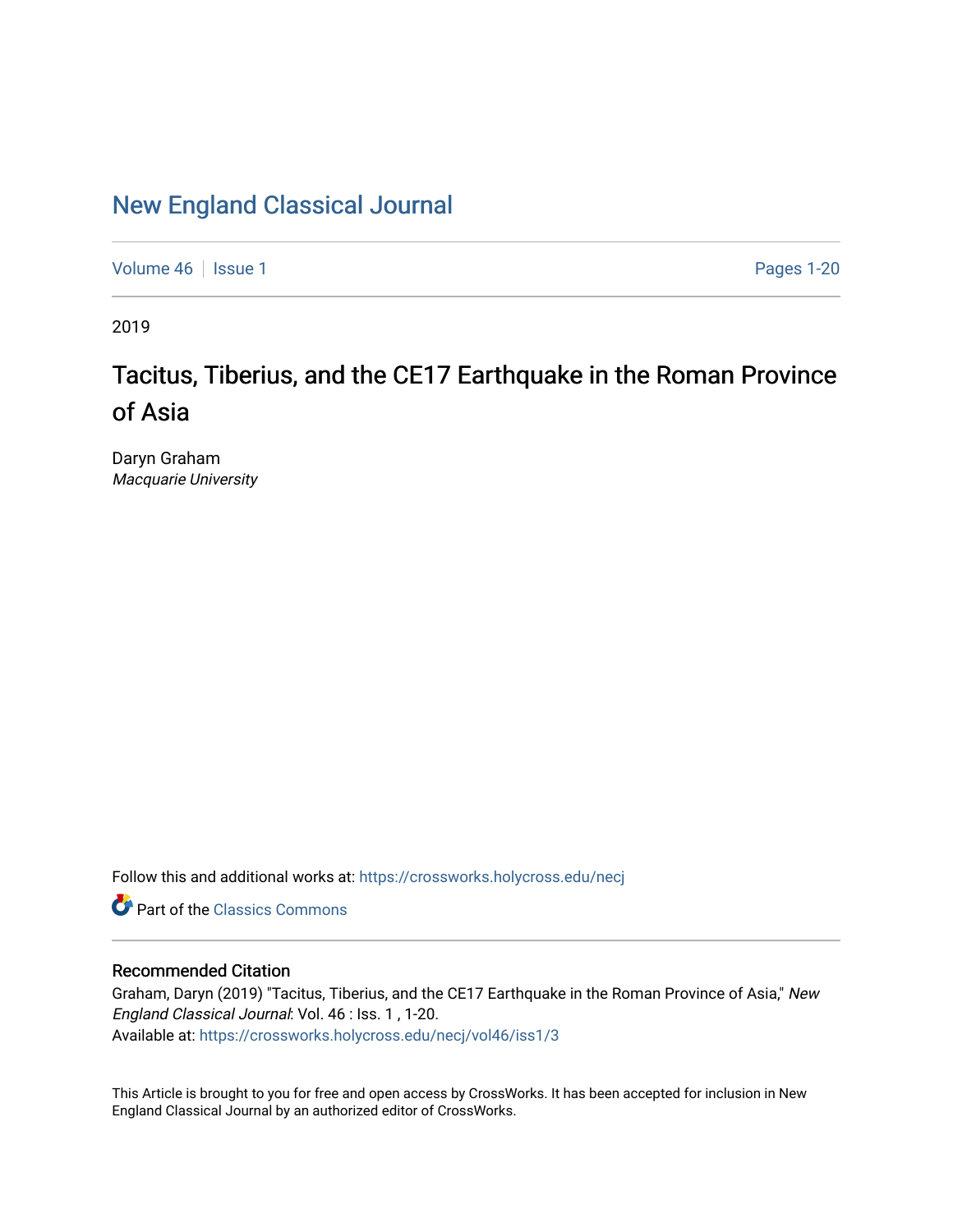Abstract: Focusing on the Asian earthquake of 17 CE, this article argues that Tiberius took on a more active role in his response to the disaster than he was portrayed as doing in Tacitus' *Annals*. Tacitus' portrayal of these events was influenced by his own political experience under Trajan and Hadrian and did not fully take into account Tiberius' efforts to rebuild. However, a consideration of evidence from outside the *Annals* reveals that Tiberius' actions served as an opportunity to assert his own power in two interconnected ways. As he maneuvered against the political threat of Germanicus, he became known as the new "founder" of twelve cities and he established himself as a worthy successor to Augustus.

Keywords: Asian Earthquake of 17 CE, Tacitus, Tiberius, *Annals*, Roman Empire, Germanicus, Trajan, Hadrian, Asia Minor, Natural Disaster

This abstract was written by members of the *NECJ* editorial team as part of an ongoing project to make articles in *NECJ* more accessible and discoverable.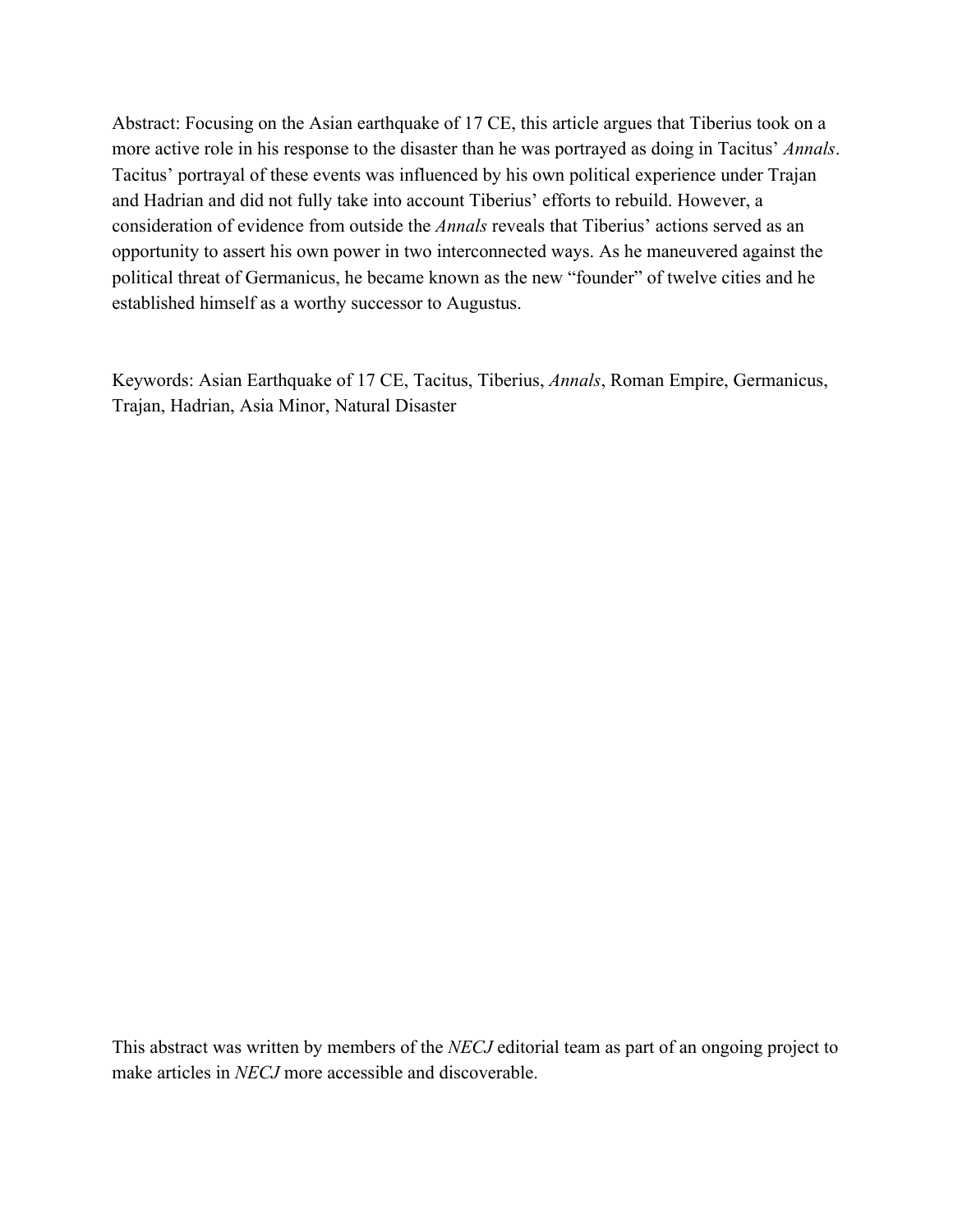*New England Classical Journal 46.1 (2019) 1-20*

# Tacitus, Tiberius, and the CE17 Earthquake in the Roman Province of Asia

## **Daryn Graham Macquarie University**

 $\approx$   $\Omega$   $\approx$ 

The CE17 earthquake in the Roman province of Asia was one of the largest and most destructive natural disasters to hit the Roman Empire during the first century CE. However, until recently, the potential of Tacitus' description of this earthquake to enlighten scholarship as to the vast extent of its destructiveness, the character of Tiberius, and the methods Tacitus employed in writing – methods that can help historians pinpoint the time of the composition of his *Annals* – have been largely passed over. Now, through cross-examination with ancient writers like Strabo and Cassius Dio, and the archaeological record, largely preserved through inscriptions, we are better able to appreciate the bigger pictures of Asia, Tiberius, and the Roman Empire. An examination of this natural catastrophe and its aftermath will prove that Tacitus was heavily influenced by events in CE115 in his description of the CE17 earthquake. In addition, this paper will argue that the earthquake and Tiberius' response to it were more significant than is often appreciated.

#### *DETERMININ G THE DATE FOR TACITUS'* ANNALS *THROUGH THE 17 EARTHQUAKE*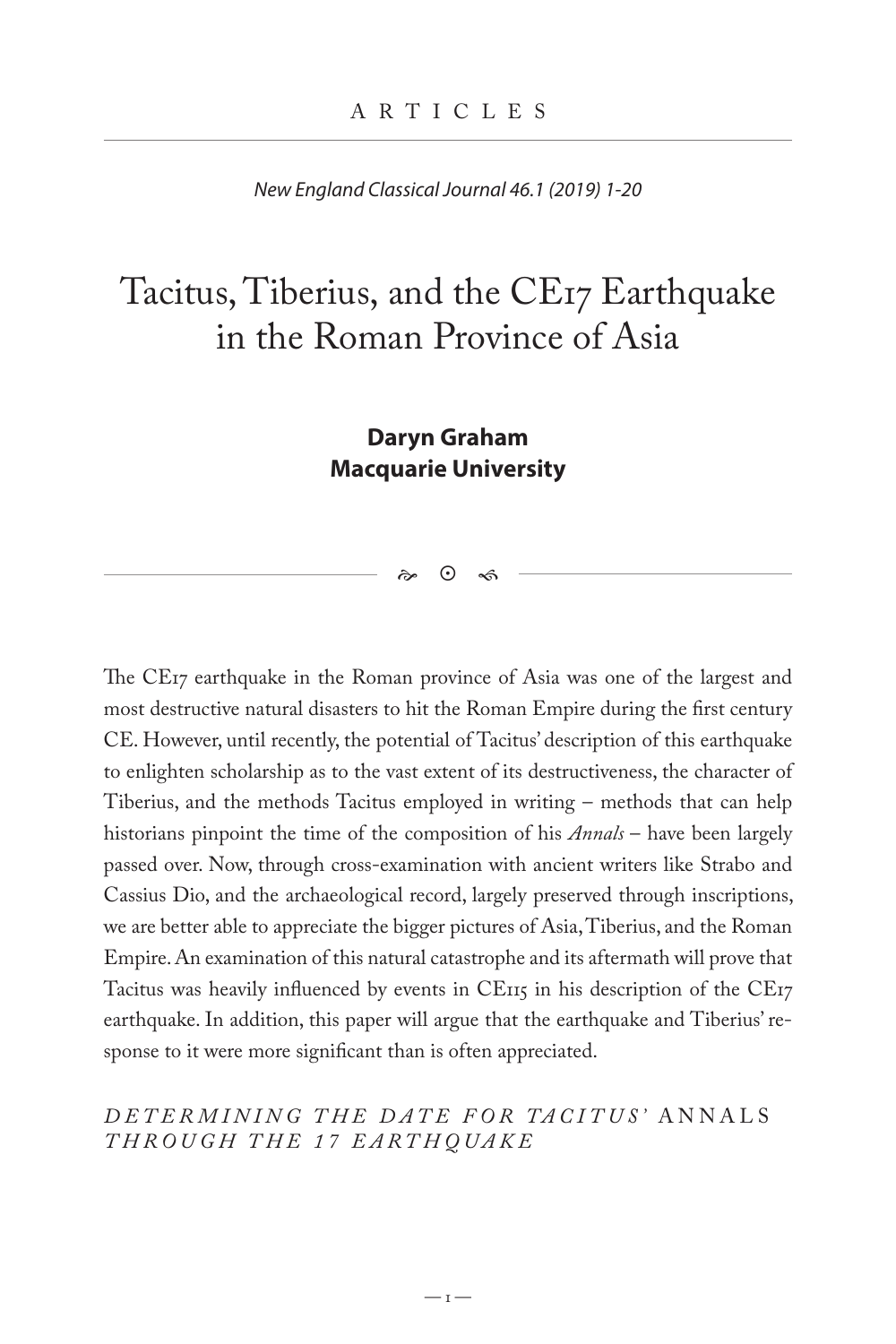According to Tacitus:

Eodem anno duodecim celebres Asiae urbes conlapsae nocturno motu terrae, quo improvisior graviorque pestis fuit. neque solitum in tali casu effugium subveniebat in aperta prorumpendi, quia diductis terris hauriebantur. sedisse inmensos montis, visa in arduo quae plana fuerint, effulsisse inter ruinam ignis memorant. asperrima in Sardianos lues plurimum in eosdem misericordiae traxit. Tac. *Ann*. 2.47

In the same year [17] twelve famous cities in the province of Asia were overwhelmed by an earthquake. Its occurrence at night increased the surprise and destruction. Open ground – the usual place for refuge on such occasions [i.e. earthquakes] – afforded no escape, because the earth parted and swallowed the fugitives. There are stories of big mountains subsiding, of flat ground rising high in the air, of conflagrations bursting out among the debris. Sardis suffered worst and attracted most sympathy.

The methods Tacitus employed in finding evidence for the 17 earthquake are bound up with his composition of the *Annals*. Until the mid-20th century, modern historians argued that Tacitus published the *Annals* under Trajan in 116. But the methods Tacitus used to compose the *Annals* and over what period of time, were both deemed unknowable and therefore largely not discussed. In 1957, Mendell simply wrote that:

The *Annals* were probably "published" in 116, the last of the works of Tacitus to appear.<sup>1</sup>

He provided no further explanation of this statement.

This common viewpoint was dismantled one year later, when Syme published his two-volume work on Tacitus, in which Syme argued that the *Annals* were not written under Trajan, but under his successor, Hadrian.<sup>2</sup> Syme believed that this explained why the *Annals* were so negative towards Tiberius' military policy of non-aggression along the frontiers, a veiled criticism of Hadrian's policy to halt all wars of Roman conquest. The *Annals* had many descriptions of battles between Roman and Parthian armies in the Julio-Claudian period. Surely, Syme posited, Tacitus

Mendell (1957, p. 225).

<sup>2</sup> Syme (1958, pp. 746-782).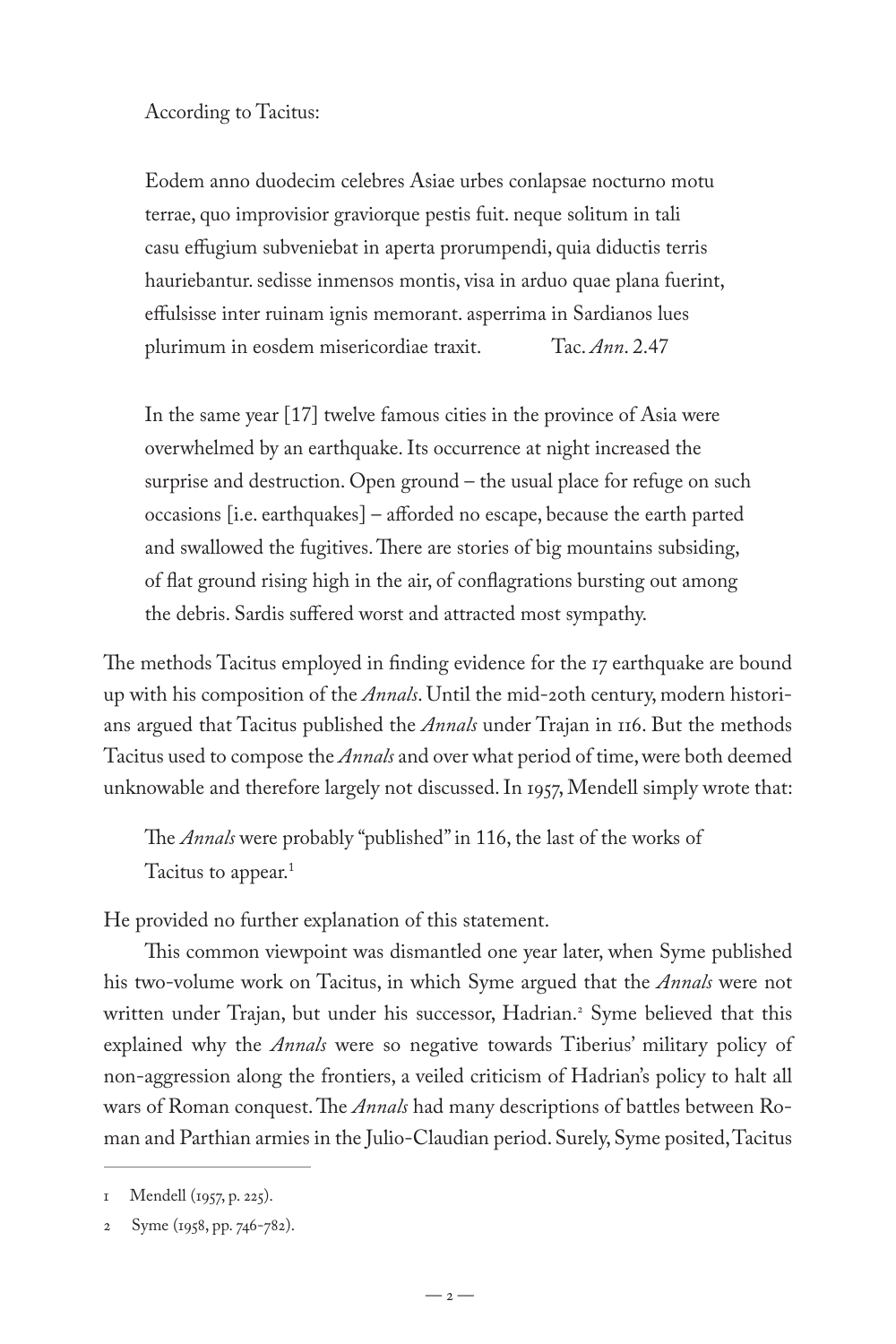would never have devoted so much time and space to these wars during the last years of Trajan's reign, when Trajan's Parthian War, begun in 115, proved to be a spectacular failure, only ending with his death in 117. Syme's answer to this was a resounding 'Of course not.' Tacitus might, however, have included his accounts of those wars as rhetorical exercises, to encourage Hadrian both to forget about his Tiberius-like non-aggression policy, and to emulate other Roman generals in the *Annals*, like Corbulo. This, in turn, might encourage Hadrian to launch a new war of conquest against the Parthians – one more fitting to Rome's military reputation.3

Later, Syme revised this theory and hypothesised that, based on *Annals* 2.61 – at the time of writing the Roman Empire extended to the 'Red Sea' or rather, the 'Persian Gulf' – Tacitus' account of Tiberius' principate had to have been completed in 116. But later books, especially those that deal with Nero, must have been written later on, with Hadrian in mind.4 Even later, Syme altered this idea as well, arguing that since Suetonius' and Cassius Dio's portrayals of Tiberius were so similar to Tacitus', that his portrayal of Tiberius' reign must have been historical, and not a diatribe against either Trajan or Hadrian at all.<sup>5</sup>

Today, historians generally agree that Syme's second argument, that Tacitus began composing under Trajan and finished under Hadrian, is probably the more accurate appraisal.6 However, the period of research that Tacitus employed stretched back much further than Trajan's principate. According to Suetonius, Domitian modelled himself on Tiberius' personal notes and memoirs, which, Syme argued, was reflected in the similar characteristics between the two emperors' principates.7 Drawing inspiration from Suetonius and Syme, Martin plausibly suggested that by the time of the assassination of Domitian in 96, Tacitus had already learned the lessons of imperial concealment and intrigue so prominent throughout Tacitus' Tiberian books.8 Then Bowersock demonstrated that Tacitus' accounts of events in Asia Minor under Tiberius were heavily influenced by his proconsulship there in  $\text{II2}/3$ , and by political events over the course of several decades leading up to and including 112/3. Thus, Tacitus must have composed parts of the Tiberian *Annals* whilst in Asia Minor and other locations, beginning after the completion of the *Histories* in 109 up

<sup>3</sup> Syme (1958, pp. 746-782).

<sup>4</sup> Syme (1970, p. 129).

<sup>5</sup> Syme (1974, pp. 481-496).

<sup>6</sup> Sailor (2008, p. 256); Mellor (2011, p. 20); Benario (2012, pp. 101-104); Pagán (2017, p. 9).

<sup>7</sup> Suet. *Dom*. 20; Syme (1958, p. 422).

<sup>8</sup> Martin (1981, p. 31).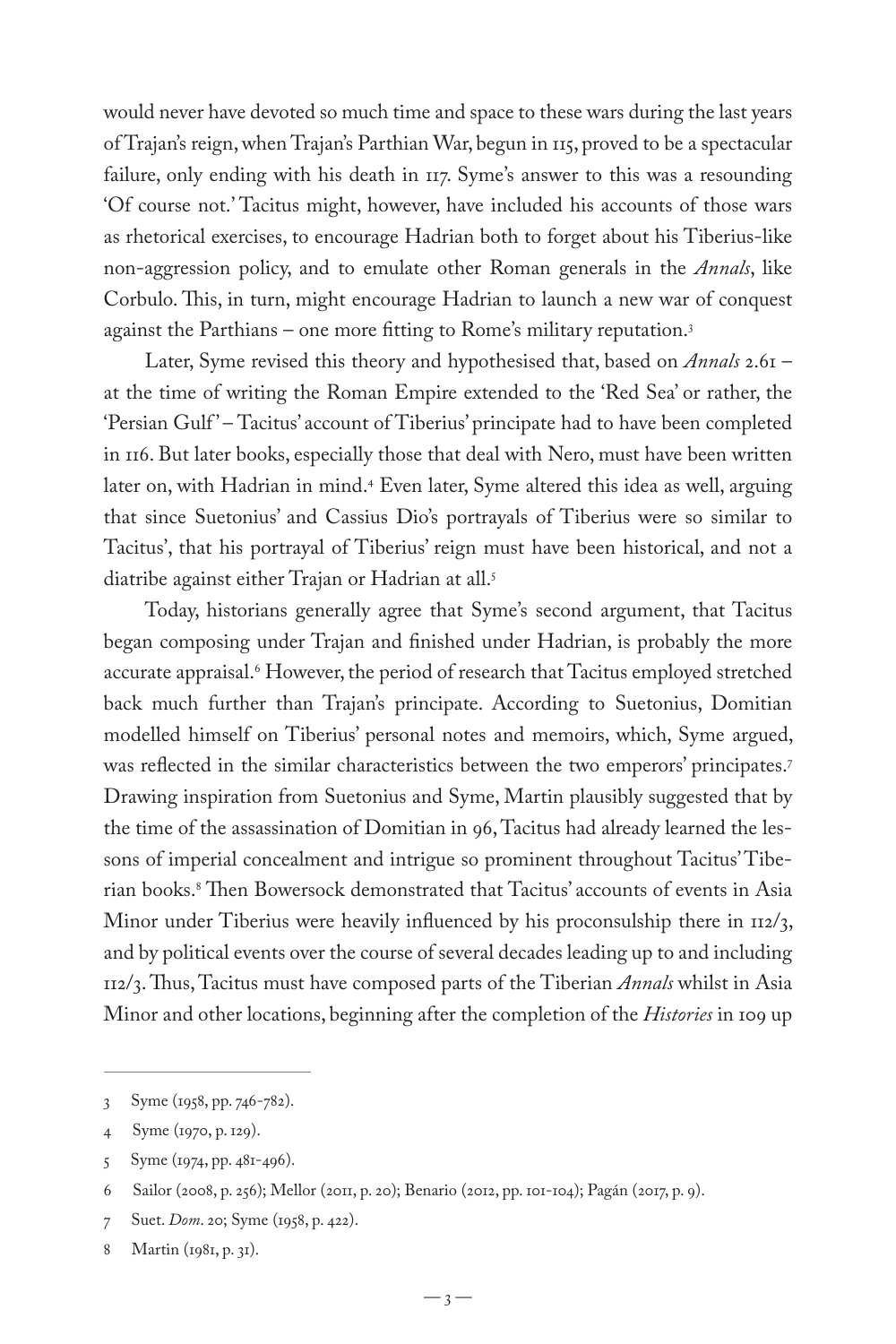to  $113/4$ , using personal notes dating back to the Flavian era.<sup>9</sup>

The length of time Tacitus patiently took to write the *Annals* did not detract from his efforts to compose a cohesive work and was instead helpful. As O'Gorman points out, Tacitus' description of events from Tiberius' accession to the death of Nero appears to constitute beginning and end points of historical concepts that reflect Tacitus' impressions, feelings, and thoughts that in the main transcend purely Trajanic or Hadrianic story-telling.<sup>10</sup> For, as Ash reminds us, Tacitus was no mere court historian intent upon condemning past rulers. But rather, the *Annals* as a whole set forth a gradual decline under the Julio-Claudians that prequel the civil wars that open the *Histories*. In this regard, Tacitus followed Herodotus, Thucydides, Polybius, and Josephus, each of whom composed preludes to the wars each wished to narrate.<sup>11</sup> Thus, as Gowing notes, the *Annals* were neither purely promotion nor condemnation of Trajan and Hadrian, but rather showed historical rigour and vigour.<sup>12</sup> As a result, as Woodman puts it, far from being courtly affirmation, the *Annals* contained interactions with Trajan that were not exclusively positive or negative, but were nuanced, and engaged and expanded upon Trajan's 'Restored Coinage' of 112; these depicted the emperors that Trajan considered 'good' – Julius Caesar, Augustus, Tiberius, and Claudius. Thus, the Tiberius of Tacitus had two sides: one positive, the other stern, corrupted, and at times scandalous.<sup>13</sup>

Tacitus' portrayal of the 17 earthquake and Tiberius' response can help to pinpoint when Tacitus wrote this section of the *Annals*, as well as Tiberius' character as a ruler. Crucially, Tacitus' account closely resembled Cassius Dio's description of the large and destructive earthquake that hit Syrian Antioch in 115. By cross-referencing Tacitus' description of the 17 earthquake with Dio's, it becomes abundantly clear that Tacitus drew much of his inspiration from this contemporary event when composing this part of the *Annals* in 115. The close similarities are set forth in Table 1. Through general comparison and by cross-referencing both columns, one is able to determine that Tacitus lifted the destructive conditions faced during his contemporary earthquake in Antioch in 115 and foisted them upon the cataclysm of 17 in Asia Minor. First, both events were vast and extremely destructive to the urban centres where they occurred. In addition, he used contemporary events to describe a

<sup>9</sup> Bowersock (1993, pp. 3-10).

<sup>10</sup> O'Gorman (2000, pp. 126-127).

<sup>11</sup> Ash (2006, p. 79).

<sup>12</sup> Gowing, (2009, pp. 17-30, esp. 26).

<sup>13</sup> Woodman (2010, pp. 31-43, esp. 42). On the 'Restored Coinage', see Mattingly (1926, pp. 232-278).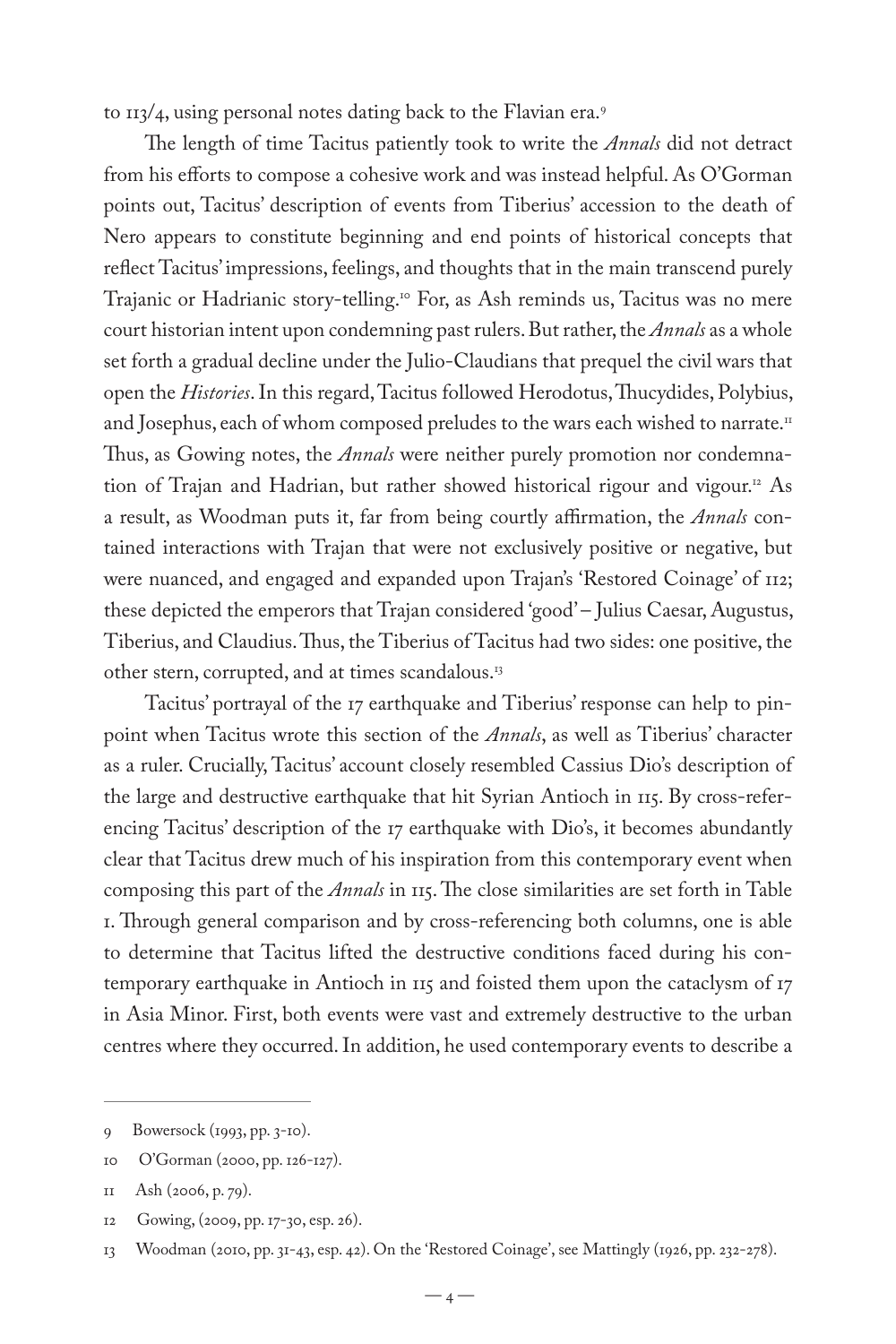similar event from a century before, in order to stimulate a dramatic response in his audience. They, like Tacitus, knew something about the earthquake of 115, but little about the 17 Asia Minor disaster.

### TABLE<sub>I</sub>

Parallels Between the Earthquake of CE17 in Tac. *Ann*. 2.47 and the Earthquake of CE115 in Dio 68.24.1–25.6

| Tac. $Ann. 2.47$                                           | Dio $68.24.1 - 25.6$                                                                                |
|------------------------------------------------------------|-----------------------------------------------------------------------------------------------------|
| (graviorque) the people were surprised                     | $(\dot{\alpha} \mu \eta \chi \dot{\alpha} \nu o \iota)$ the people were<br>in dire straits $(25.2)$ |
| (solitum) on open ground.                                  | (έκτός των οίκιων) on open<br>ground outside the houses                                             |
| (hauriebantur) people were swallowed                       | (ἐπόνησαν) people were<br>snatched up $(24.4)$                                                      |
| (sedisse inmensos montis)<br>big Mountains subsiding       | (ὄρη τε ἄλλα ὑφίζησε)<br>mountains collapsing                                                       |
| (visa in arduo quae plana<br>fuerint) flat ground raising. | (ἒπειτα βρασμὸς ἐπ᾽ βιαιότατος<br>έπεγένετο) buildings leap<br>high into the sky $(24.3)$           |
| (eosdem misericordiae traxit)<br>most sympathy to Sardis.  | (έδυστύχησεν) most unfortunate<br>of all was Antioch went (24.1)                                    |

Even though Dio wrote these words a century after Tacitus, the latter clearly borrowed from 115 and not the reverse – no description of the earthquake of 17 exists in the manuscripts and epitomes of Dio's history. By 115, Tacitus clearly had no source material for the earthquake of 17; it simply no longer existed. No other descriptions of the 17 earthquake exist in Tacitus or Dio. Given that no other detailed descriptions of earthquakes remain in the ancient sources before Tacitus, he had to improvise. He simply drew upon "stories" of "big mountains subsiding, of flat ground rising high into the air, of conflagrations bursting out among the debris."<sup>14</sup> Clearly, Tacitus learned some information about the 17 earthquake from conversations with locals while *proconsul*, but he framed his presentation of that earthquake in much the

<sup>14</sup> Tac. *Ann*. 2.47.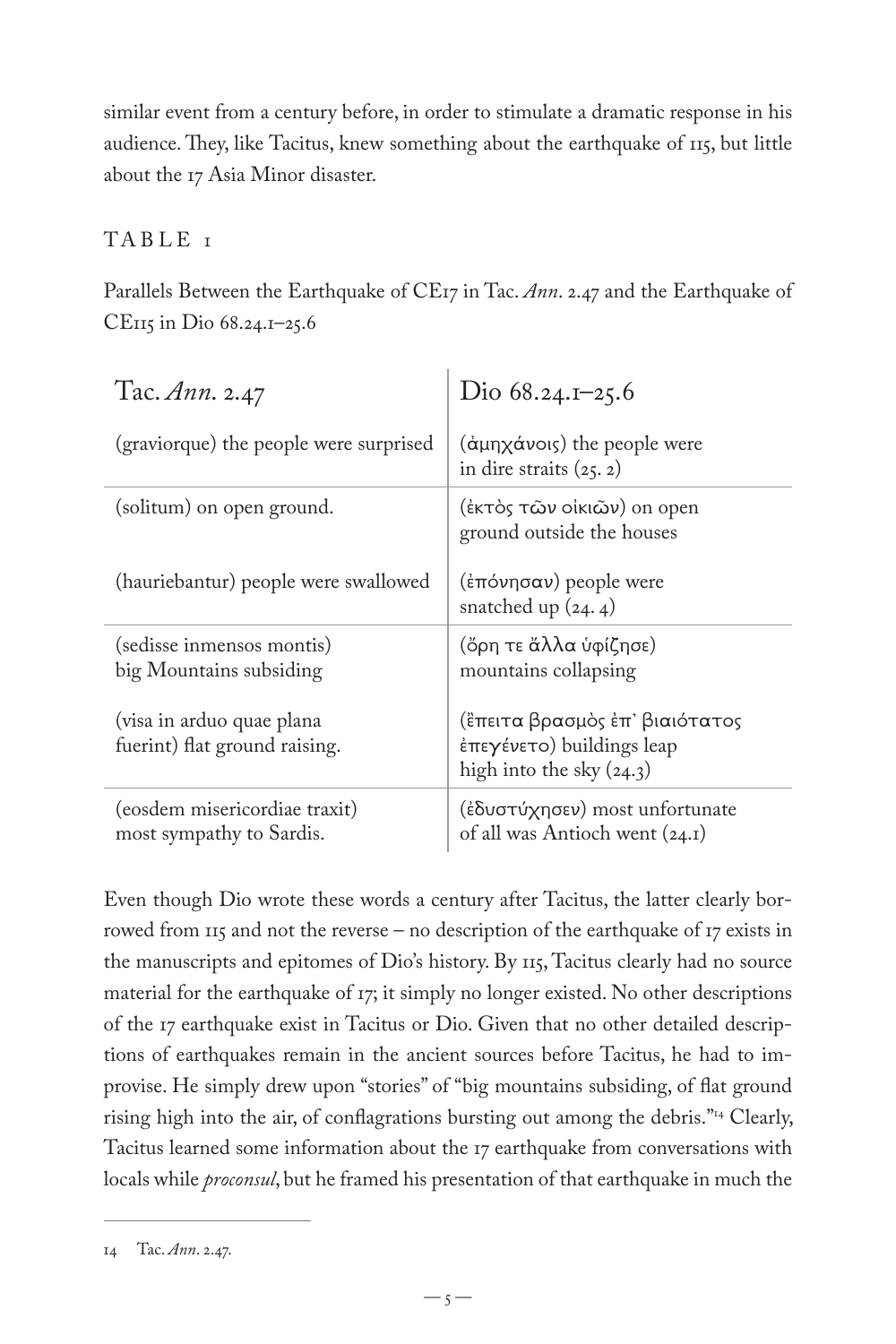same way as Dio set forth the 115 earthquake, since Tacitus had run out of sources for the Asian earthquake.<sup>15</sup>

This paucity of sources can be accounted for. After the 17 earthquake, the emperor Tiberius rebuilt Asia Minor almost from the ground up, changing the urban landscape forever. In addition, nearly one century had passed since this disaster and few eye-witnesses were alive, certainly none that could bear witness to traces of earthquake damage, which Tiberius' extensive reconstructive work had removed throughout the entire province. Thus, Tacitus had to look elsewhere for information on the effects of such an earthquake. When the earthquake in Syrian Antioch occurred in 115, Tacitus found a ready mine of information to underpin his narrative of events in Asia Minor in 17. Tacitus acted in much the same way while describing Rome's defensive network under Tiberius in the eastern provinces (*Annals* 4.5), by emphasising cooperation with its Iberian and Albanian allies. For, Iberia and Albania had only become close allies to Rome under the Flavian dynasty, and especially in the summer of 114, when Trajan, at the summit at Elegeia in Armenia, installed a new king over Albania and received formal submission from the Iberians. Thus, just as with Tacitus' portrayal of Rome's eastern policy, so too in the case of Tacitus' portrayal of events in Asia Minor in  $17$  – the historian considered and pondered events that took place prior to the Flavian period and set them forth for public consumption using materials from Trajan's principate in his *Annals* in 115.16

Trajan's Parthian War eventually proved a dismal failure, but up until 116 his campaign had actually progressed well. According to Dio, Trajan led his armies into Mesopotamia and then, in 116, after taking the Parthian capital Ctesiphon, the *princeps* marched on to Messene to survey the Persian Gulf.17 Throughout the early twentieth century, many historians doubted Dio. However, those doubts were questioned when a Trajanic milestone dated to 115/6 was discovered near Singara in northern-central Mesopotamia<sup>18</sup> and the ruins of a triumphal arch dated to 116 were found at Dura-Europos on the mid-Euphrates with a Latin inscription bearing the name of Trajan.<sup>19</sup> These discoveries confirmed that Trajan had begun to turn the region into a Roman province, just as Dio recorded.20 The *Annals* appear to have been

<sup>15</sup> See Table 1; Tac. *Ann*. 2.47.

<sup>16</sup> Martin and Woodman (1989, p. 102); Bosworth (1977, p. 227 with n. 41).

<sup>17</sup> Dio. 68.26-29.

<sup>18</sup> *AE* 1927.161; Oates (1968, pp. 71-72).

<sup>19</sup> Hopkins (1979, p. 68).

<sup>20</sup> Millar (1993, p. 101); Bennett (1997, p. 196, n. 67).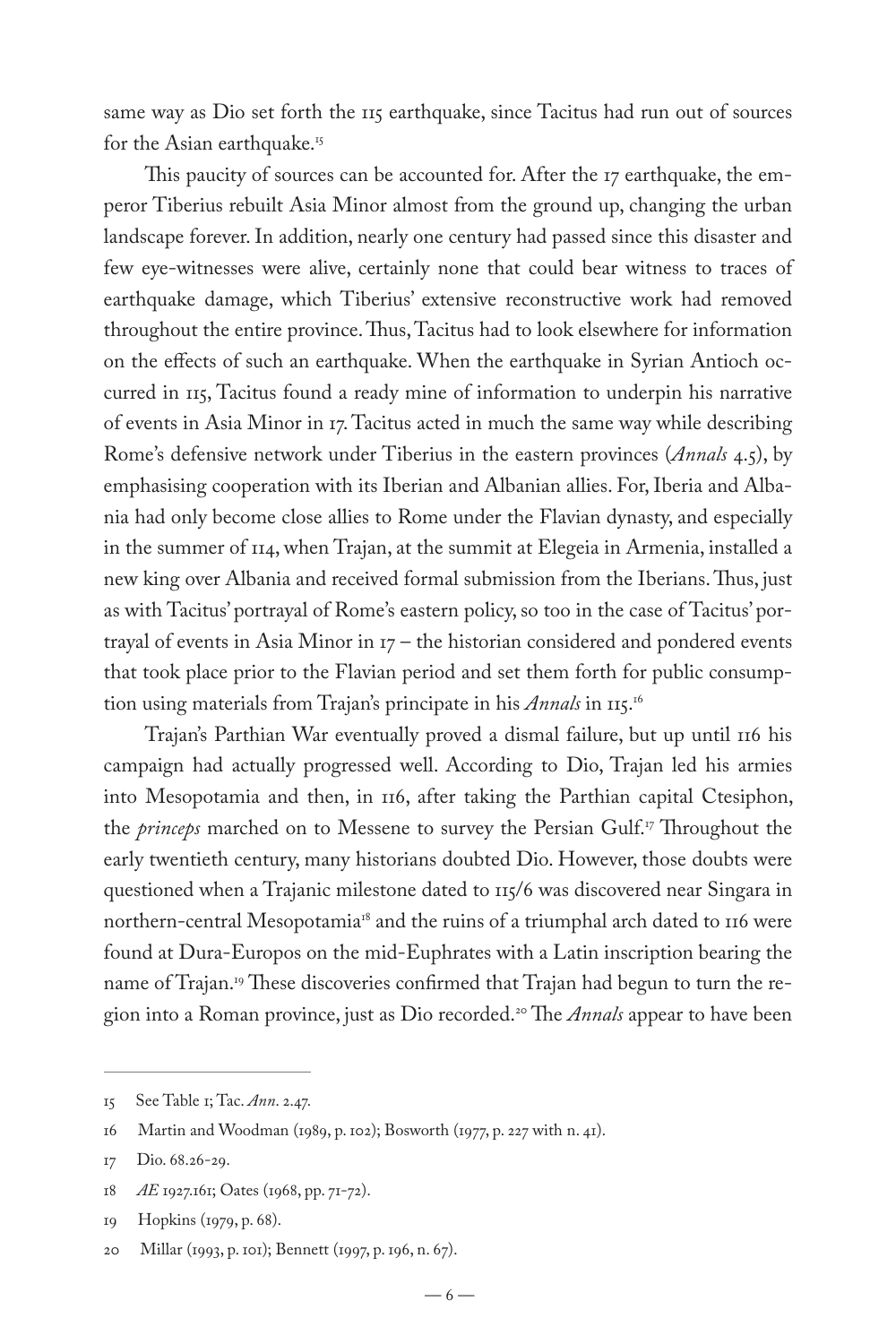composed with Trajan's successes up to that precise point fresh in Tacitus' mind. There were no less than thirteen occasions on which Tacitus turned to Parthian affairs. These followed no strict history and their purpose appears to have been to help his audience imagine the fighting conditions Trajan might have encountered in the East.<sup>21</sup>

Next, we turn to Tacitus' statement that, at the time of his work's finishing touches, the Roman Empire extended to the 'Red Sea' – what we would today call the Persian Gulf. This suggests that Tacitus published the *Annals* in 116, since after Trajan withdrew in 117 from that area, the Roman Empire no longer extended to the Persian Gulf.22 The Romans considered the Red Sea, Persian Gulf, and Indian Ocean all parts of the 'Red Sea.'23 Nonetheless, Pliny the Elder, a source that Tacitus relied heavily upon when writing the *Annals* and the *Histories*, revealed that the Persian Gulf was more often than not referred to as the Red Sea by the mid-first century CE:24

Persae Rubrum mare semper accoluere, propter quod is sinus Persicus vocatur. regio ibi maritima Ceribobus; qua vero ipsa subit ad Medos … ad Persepolim, caput regni, dirutam ab Alexandro. Pl. *NH* 6.115

The Persians have always lived on the shore of the Red Sea, which is the reason why it is called the Persian Gulf … Finally they [Tigris and Euphrates] flow across Babylonia up to the Red Sea [the modern-day Persian Gulf<sup>1</sup>.

Gawlikowski's theory that after Trajan's death, Messene, a state roughly equivalent in size and location to modern-day Kuwait, remained a vassal state under Rome<sup>25</sup> is contradicted by the fact that immediately after Trajan's death, Hadrian evacuated all Roman forces from Messene, Babylonia, and Mesopotamia.

<sup>21</sup> See Tac. *Ann*. 2.1-4, 50-60; 6.14, 31-37, 41-44; 11.8-10; 12.10-14, 44-51; 13.6-9, 34-41; 14.23-26; 15.1-18, 24-31; Ash (1999, pp. 114-135); Woodman (2010, p. 41).

<sup>22</sup> Tac. *Ann*. 2.61.

<sup>23</sup> Liv. 36.17.15; 42.52.14; 45.9.3-6; Strab. 17.1.25; 11.13.9; 17.1.6; Pl. *NH*. 2.56; 2.173; 2.183; 6.106; 6.124; Stat. *Theb*. 4.387-389; Plut. *Crassus* 2.

<sup>24</sup> On Tacitus' use of Pliny as an historical source, see Tac. *Ann*. 1.69; 13.20; 15.53; *Hist*. 3.28; Gowing (2009, pp. 17, 27).

<sup>25</sup> Gawlikowski (1994, pp. 27-33).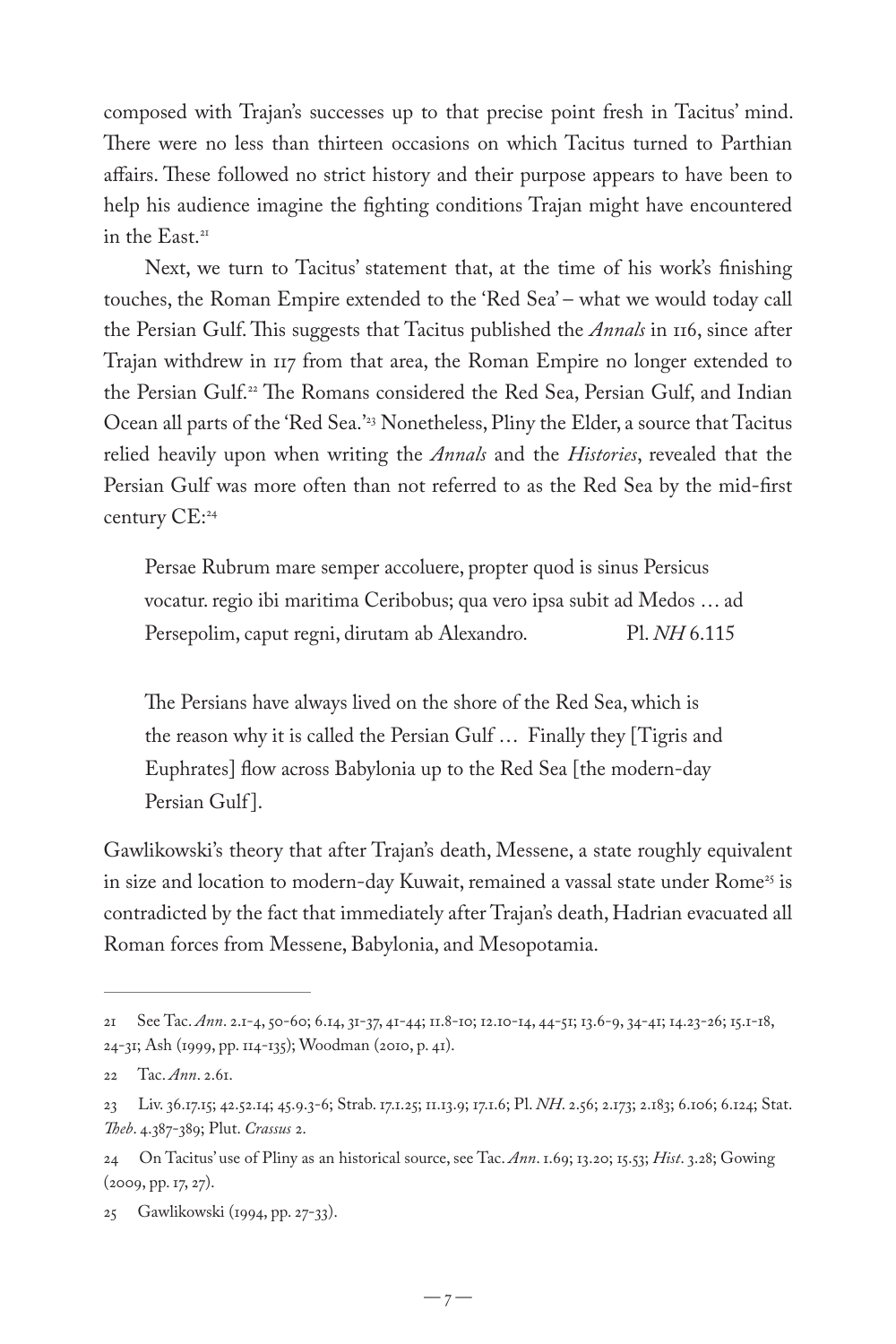To quote the *Historia Augusta*:

quare omnia trans Euphraten ac Tigrim reliquit exemplo. *HA, Hadrian* 5. 3

He [Hadrian] therefore gave up everything beyond the Euphrates and Tigris.26

In other words, whilst many Romans could have traded throughout the markets in Messene after Trajan's death, Messene was at that time neither a Roman province nor part of the Roman Empire. Therefore, Tacitus' designation of the frontier as the area we now call the Persian Gulf must have been written and published prior to Trajan's death and at the height of his military successes in the East in 116.

Taken together, the evidence clearly shows that Tacitus wrote his stylised portrait of the 17 earthquake in Asia Minor in light of events in 115, most notably the Syrian earthquake, and published it the following year, together with the rest of his *Annals.* Sailor suggests that Tacitus used Tiberius as a rhetorical device to enhance Hadrian's positive qualities after Trajan's death,<sup>27</sup> and the same formula may be applied no less simply to Trajan, or any emperor. Indeed, it appears more likely that Tacitus highlighted Tiberius' lacklustre non-aggression policy as a sharp contrast to Trajan's militarism, animated by the realism of the Romano-Parthian conflicts in the *Annals*. In any event, by 117 Trajan had died and his Parthian War ended as a failure. Later historians, including Cassius Dio, made little use of Tacitus' Tiberian books. Most likely, the ultimate failure of the Parthian War – the successes of which up to 116 those books commemorate – became the catalyst for the *Annals*' own demise.28 However, there would be nothing unhistorical or misplaced about Tacitus' description of Tiberius' response to the 17 earthquake, as the following section will demonstrate.

<sup>26</sup> On the brevity of time it might have taken for Hadrian to make this decision, see Birley (1997, p. 78).

<sup>27</sup> Sailor (2008, p. 256).

<sup>28</sup> Mellor (2011, pp. 126-127).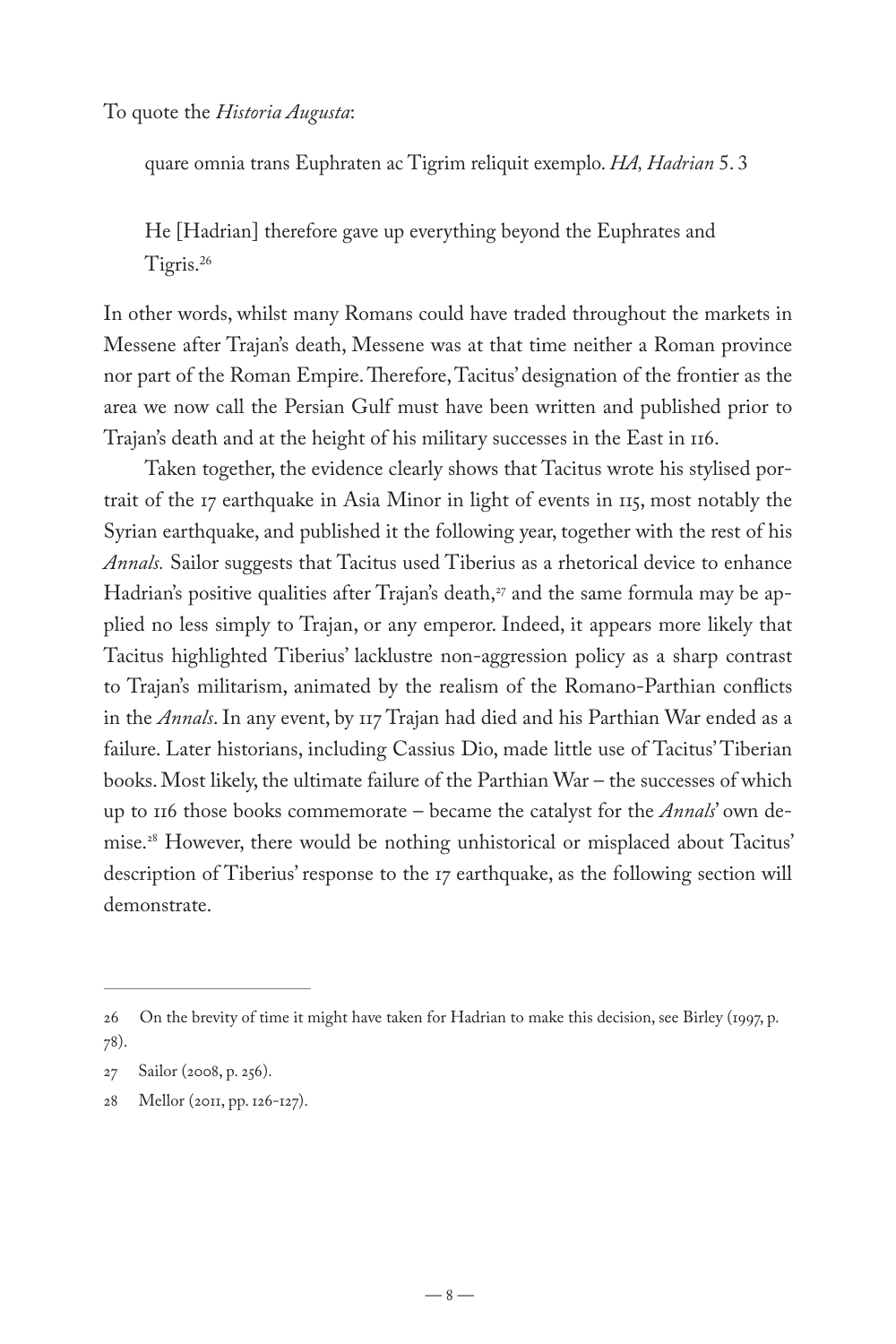#### TIBERIUS' RESPONSE TO THE 17 EARTHQUAKE

According to Tacitus, in 17, when Asia was hit by the especially destructive earthquake:

nam centies sestertium pollicitus Caesar, et quantum aerario aut fisco pendebant in quinquennium remisit. Magnetes a Sipylo proximi damno ac remedio habiti. Temnios, Philadelphenos, Aegeatas, Apollonidenses, quique Mosteni aut Macedones Hyrcani vocantur, et Hierocaesariam, Myrinam, Cymen, Tmolum levari idem in tempus tributis mittique ex senatu placuit, qui praesentia spectaret refoveretque. delectus est M. Ateius e praetoriis, ne consulari obtinente Asiam aemulatio inter pares et ex eo impedimentum oreretur. Tac. *Ann*. 2.47

Tiberius promised it [Sardis] ten million sesterces and remitted all taxation by the Treasury or its imperially controlled branches for five years. Magnesia-by-Sipylus came next, in damage and compensation. Exemptions from direct taxation were also authorised for Temnus, Philadelphia, Aegeae, Apollonis, Mostene (the Macedonian Hyrcanians), Hierocaesarea, Myrina, Cyme, and Tmolus. It was decided to send a senatorial inspector to rehabilitate the sufferers. The choice fell on an expraetor, Marcus Aletius. The governor of Asia was a former consul, so the embarrassments of rivalry between equals was avoided.

Two important factors in this passage, hitherto passed over by historians, illustrate the intensity and extent of this earthquake. Firstly, Tacitus stated "twelve famous cities" of Asia were "overwhelmed" by the earthquake of 17.<sup>29</sup> Secondly, the historian then listed the names of only eleven cities that Tiberius "also"<sup>30</sup> exempted from direct taxation as a result of the same earthquake damage that affected the first twelve. These two facts tell us much about the scale of this natural disaster, for just this evidence strongly suggests that twenty-three major cities in Asia were severely damaged by it all at once. As for the twelve unlisted famous cities, Strabo, writing at the time, listed these, otherwise known as the *koinon* or the commonwealth of cities: Ephesus, Miletus, Myus, Lebedus, Colophon, Priene, Teos, Erythrae, Phocaea, Clazomenae,

<sup>29</sup> Tac. *Ann.* 2.47.

<sup>30</sup> Tac. *Ann*. 2.47.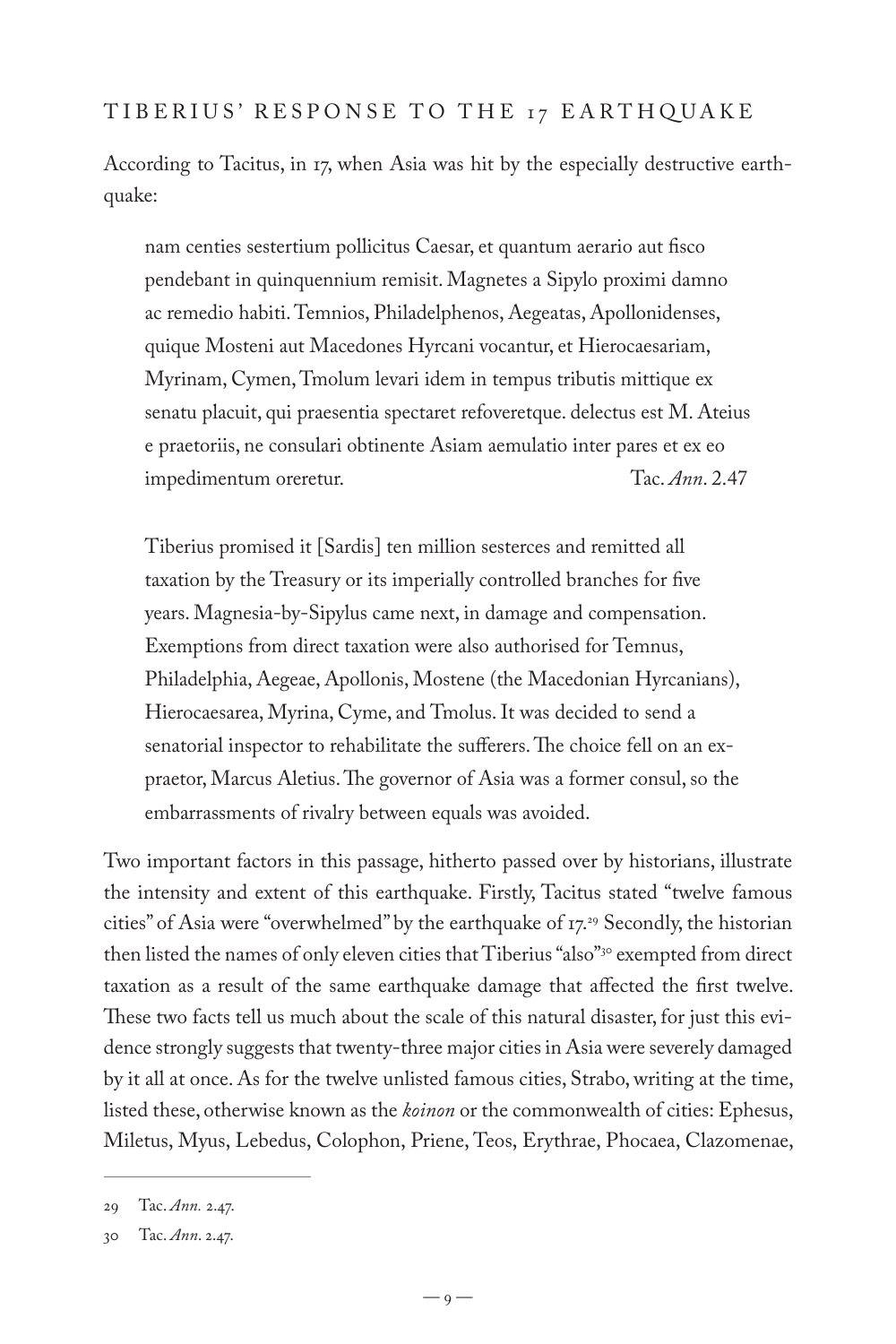and the island *poleis* of Chios and Samos.<sup>31</sup> These twelve cities, Strabo informed us, were located along the busy maritime coastline of Lydia and northwest Caria in the province of Asia.<sup>32</sup> Notably, Tacitus' additional eleven cities listed by name were all located further inland from the coast and were situated in circular fashion around Sardis. By listing the additional eleven in full, Tacitus indicated that these eleven cities suffered most out of all Asian cities. Furthermore, since they were all centred around Sardis and Tacitus stated that "Sardis suffered worst," Sardis was probably located near the epicentre of the earthquake. Strabo supported this scenario, stating that "many of its [Sardis'] buildings" were "lost" through this earthquake.33 Indeed, Strabo believed that popularity of the cult of Poseidon around Sardis, Philadelphia, Apameia, and Magnesia was due to the frequency of earthquakes in the area.34

Epigraphic evidence shows that other cities and towns also sustained damage as a result of this catastrophic seismic event. An honorific inscription found at Puteoli, dated to 30, commemorates a list of fourteen cities in Asia affected by this earthquake that Tiberius restored. The inscription includes the eleven cities Tacitus listed, and Ephesus, one of the *koinon* cities, and also Cibyra and Hyrcania – two additional cities that did not appear in Strabo's or Tacitus' lists.35 Murray suggested that these cities dishonourably added themselves to inscriptions on public monuments to gain greater fame and sympathy.<sup>36</sup> However, he erroneously assumed that only Tacitus' list of eleven were affected. Given the geographical extent of this earthquake based on the addition of the *koinon,* it is highly probable that not only these two cities, but even others, sustained much damage from this earthquake, and that help was given to them by the emperor Tiberius. Indeed, evidence exists that the village of Choriani, near Hierocaesarea,<sup>37</sup> and the village of Gök Kaya, near Sardis, were also damaged by this earthquake and generously rebuilt under Tiberius' orders, as well.<sup>38</sup>

Thus, we have evidence of 25 cities sustaining earthquake damage throughout the province of Asia in 17, as well as several other towns; these were the only attested ones we have evidence for today, so there may well have been many more. Indeed, not surprisingly, Tacitus passed over mention of other cities, towns, and locations in

- 34 Strab. 12.8.18.
- 35 *ILS* I 156 = *CIL* X 1624; Murray (2005, p. 153).

36 Murray (2005, p. 155).

38 *IGRP* 4. 1348 = *KP* 1.13, nos. 22-24; Tac. *Ann*. 1.73; Broughton (1934, p. 216).

<sup>31</sup> Strab. 14.1.3-4.

<sup>32</sup> Strab. 8.7.1.

<sup>33</sup> Strab. 13.4.8.

<sup>37</sup> *IGRP* 4. 1304 = *KP* 1.113; Tac. *Ann*. 2.47; 3.62; Broughton (1934, p. 216).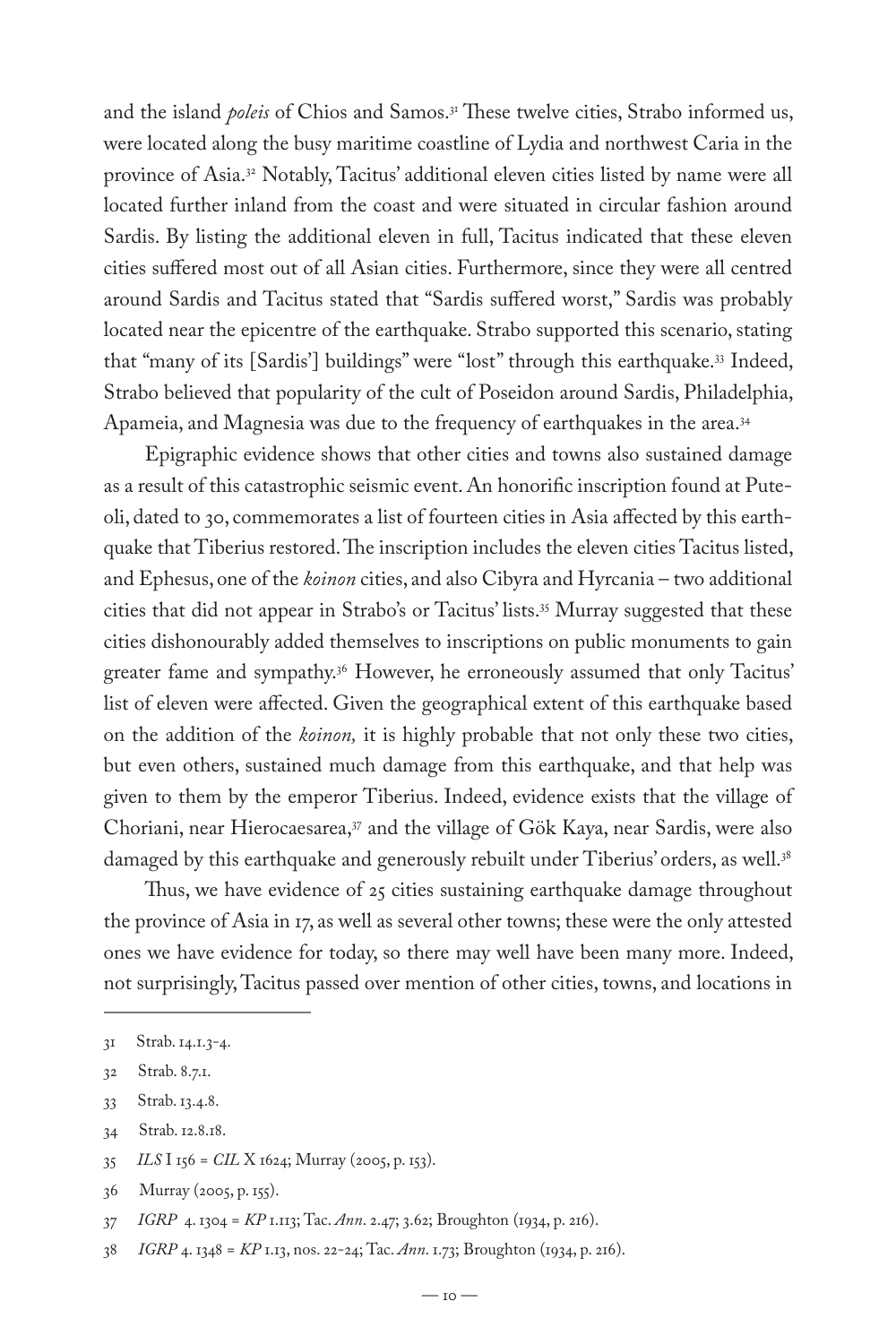Asia affected by this earthquake. In the same way, his brief reference to the Campanian earthquake of 62 mentions only that certain buildings in Pompeii sustained damage as a result.39 Of course, this is partly correct: modern scholarship provides consistent testimony that many signs at Pompeii, even today, point to prolonged repairs to buildings and other structures damaged by the earthquake in 62.40 However, Tacitus omitted that many other cities in Campania were also damaged by the 62 earthquake, including Naples, Herculaneum, Nuceria, and numerous other cities and towns throughout Campania, as Seneca recorded soon after its occurrence. An inscription in Herculaneum commemorating Vespasian's restoration of the temple of the Mother of the Gods "that had fallen down through earthquake" – corroborates the extent of earthquake damage to public buildings in that city in 62.<sup>41</sup>

Therefore, it is in keeping with Tacitus' style that he should not have recorded every Asian city damaged by the 17 earthquake. There may have been too many to record in full in a work such as Tacitus' *Annals* in any case. Perhaps this accounts for why Velleius Paterculus provided neither a tally of the number of cities damaged by the earthquake, nor the number that Tiberius restored. Hence his simple remark in collective, but general, terms:

Restitute urbes Asiae, vindicatae ab iniuriis magistratuum provinciae.

Vell. Pat. 2.126.4

The cities of Asia have been restored, the provinces have been freed from the oppression of their magistrates.

Tacitus clearly believed that the praises of those like Velleius for Tiberius to be "fictitious," "for fear of the consequences" during his principate, whereas after Tiberius died other accounts of his rule were "influenced by still raging animosities."42 However, the scale of the natural disaster that was the earthquake of 17, and the scale of Tiberius' response to the plights of so many cities, towns, and villages throughout Asia, without doubt warranted genuine and sincere admiration on Velleius' part.43

<sup>39</sup> Tac. *Ann*. 15.22.

<sup>40</sup> Laurence (1994, pp. 4, 35); Wallace-Hadrill (1994, pp. 98, 122-123); Cooley and Cooley (2004, plates 3.1 and 3.2); Butterworth and Laurence (2005, pp. 156-162, 174-176, 180-182, 188, 205); Ling (2005, pp. 88-95).

<sup>41</sup> Sen. *NQ*. 6.1.1-3; *CIL* X.1406 = MN inv. 3708; Butterworth and Laurence (2005, pp .156-157).

<sup>42</sup> Tac. *Ann*. 1.1.

<sup>43</sup> Tac. *Ann*. 1.1; Syme (1958, pp. 367-368).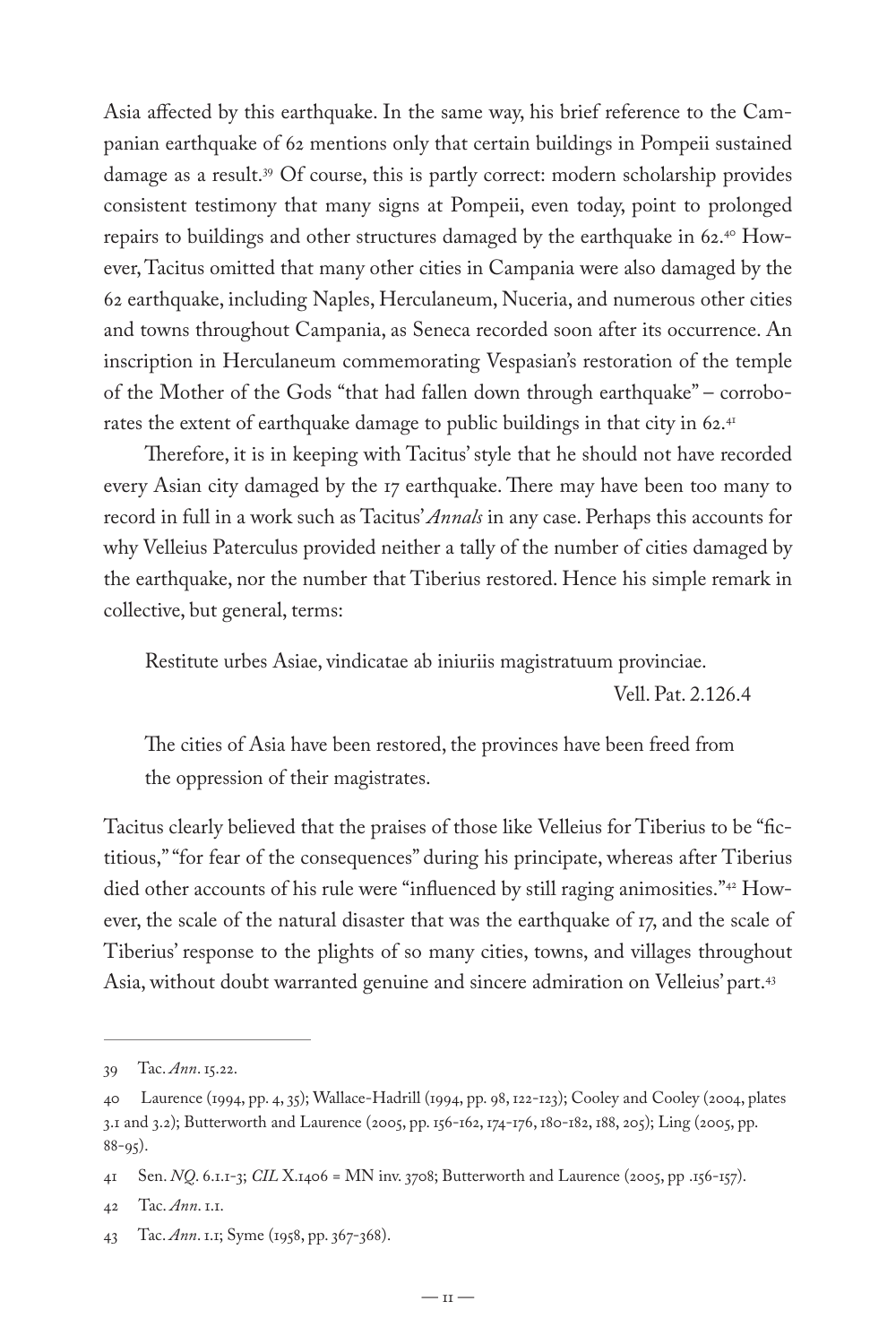### TABLE 2

All Attested Cities Damaged by the 17 Earthquake

| Strabo 14.1.3-4 | Tac. Ann. 2.47      | $ILS1$ 156 = $CILX$ 1624 |
|-----------------|---------------------|--------------------------|
| Ephesus         | Sardis              | Sardis                   |
| Miletus         | Magnesia-by-Sipylus | Magnesia-by-Sipylus      |
| <i>Myus</i>     | Temnus              | Temnus                   |
| Lebedus         | Philadelphia        | Philadelphia             |
| Colophon        | Aegeae              | Aegeae                   |
| Priene          | Apollonis           | Apollonis                |
| Teos            | Mostene             | Mostene                  |
| Erythrae        | Hierocaesarea       | Hierocaesarea            |
| Phocaea         | Myrina              | Myrina                   |
| Clazomenae      | Cyme                | Cyme                     |
| Chios           | Tmolus              | Tmolus                   |
| Samos           |                     | Ephesus                  |
|                 |                     | Cibyra                   |
|                 |                     | Hyrcania                 |

Key:

Plain – Feature in Tac. *Ann*. 2.47 *Italics* – Feature in Strabo 14.1.3-4 **Bold** – Feature in neither Tac. *Ann*. 2.47 nor Strabo 14.1.3-4

However, Velleius' sincere endorsement for Tiberius was not shared by all Romans at the time. Suetonius, drawing upon senatorial sources contemporary to Tiberius, whose memoirs made Suetonius himself believe that Tiberius was "close-fisted to the point of miserliness"44 with regard to disaster aid, painted a very different picture, no doubt heavily influenced by those senators, who all appeared hostile to that

<sup>44</sup> Suet. *Tib*. 46.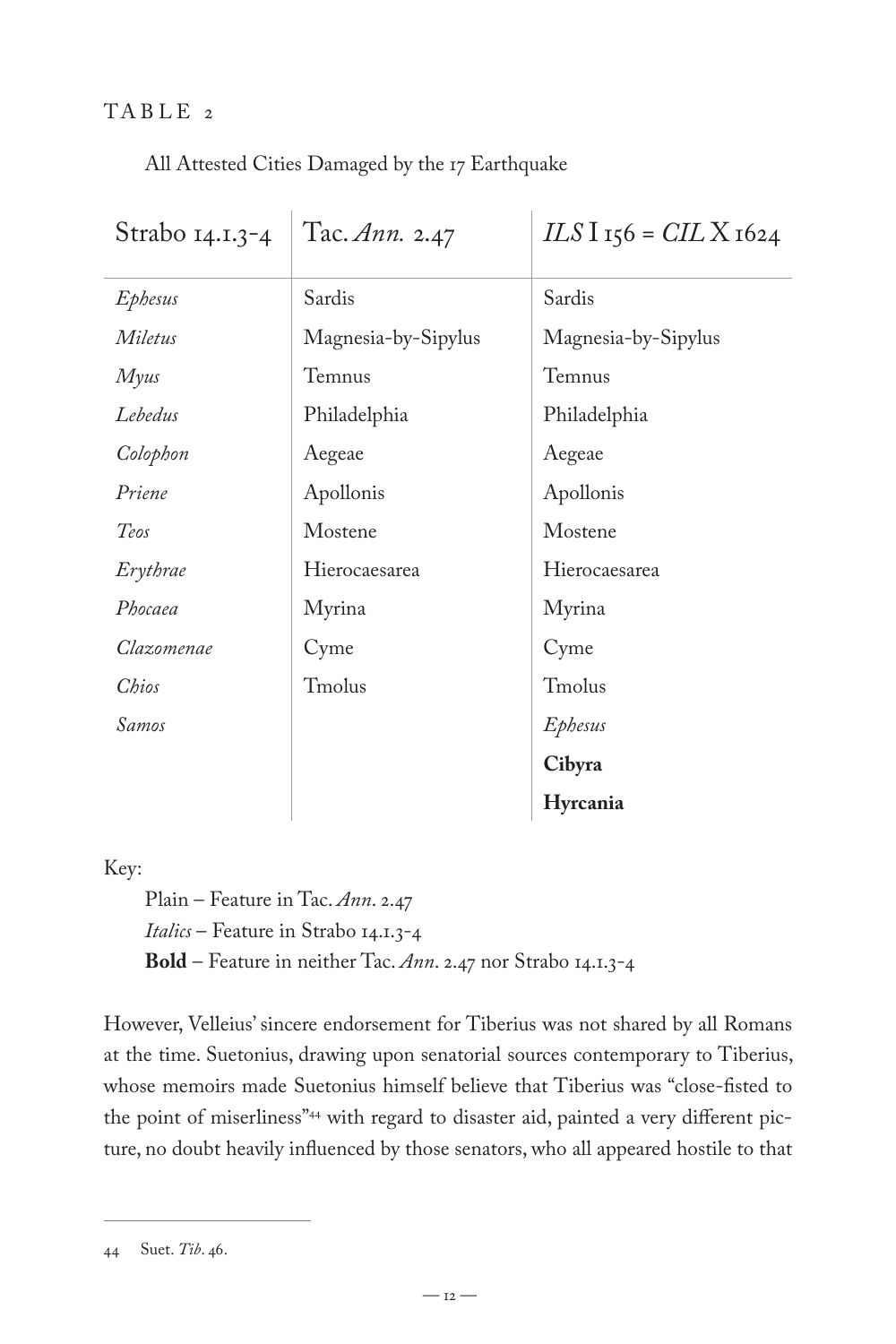emperor.45 But even Suetonius, using such senatorial sources, had to admit praise for Tiberius's response to the 17 earthquake, however briefly:

Ne provincias quidem liberalitate ulla sublevavit, excepta Asia, disiectis terrae motu civitatibus. Suet. *Tib*. 48

The only free money grant any province got from him [Tiberius] was when an earthquake destroyed some cities in Asia Minor.

Tiberius rebuilt the central cities of Lydia in Asia on a lavish and vast scale. Archaeologists working at Sardis have unearthed traces of Tiberius' post-earthquake rebuilding of the ancient city, and the scale and extravagance of the gymnasium alone that Tiberius had built there after the 17 earthquake, illustrates the importance these cities wielded in Tiberius' vision for the province following this earthquake.<sup>46</sup> Archaeologists have also found the street network Tiberius had built through Sardis post-17, and the new water supply installed there at the same time. Furthermore, earthquake resistant building methods were also experimented with in Asia Minor at this time, as well.47

However, although many of Rome's senators might have seen sense in rebuilding Asia, most begrudged Tiberius' personal oversight of that enterprise. Not only had Tiberius intervened in a senatorial province, effectively robbing senators of the chance to make their personal mark in Asia, but Tiberius did so on a grand scale. Channelling senatorial sources hostile enough to Tiberius to omit that emperor's building programs in Asia,<sup>48</sup> Suetonius observes:

Princeps neque opera ulla magnifica fecit – nam et quae sola susceperat, Augusti templum restitutionemque Pompeiani theatri, imperfecta post tot annos reliquit. Suet. *Tib.* 47

No magnificent public works marked his [Tiberius'] reign: his only two undertakings, the erection of Augustus' Temple and the restoration of Pompey's Theatre, still remained uncompleted at the end of all those years.

<sup>45</sup> Suet. *Tib*. 46.

<sup>46</sup> Hanfmann (1975, p. 42); Murray (2005, p. 153).

<sup>47</sup> Hanfmann (1983, pp. 141-144); Herrmann (1995, p. 29); Meier (2012, p. 19).

<sup>48</sup> Wallace-Hadrill (1983, pp. 63-64).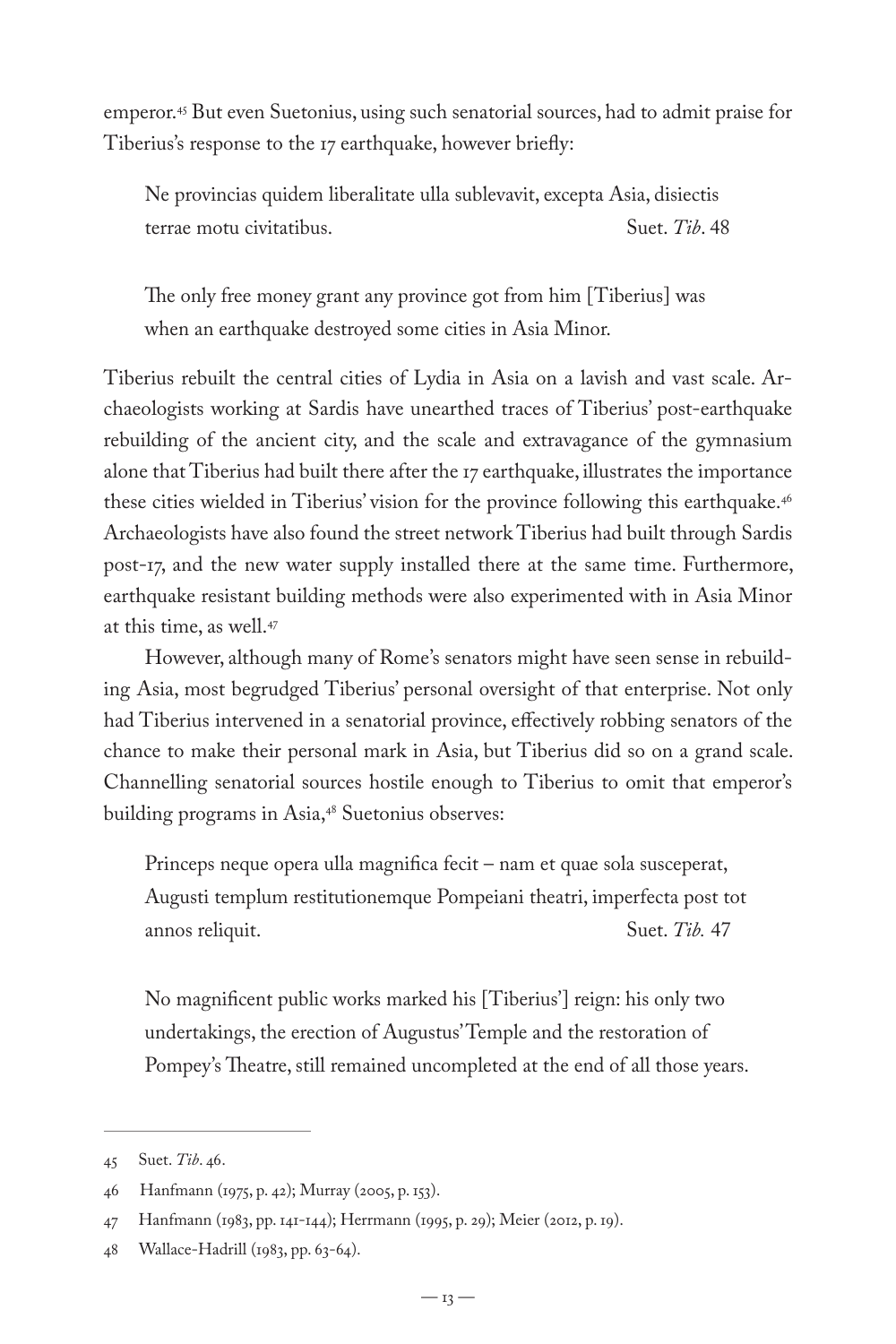One reason for Tiberius' enthusiasm in rebuilding Asia was his renowned philhellenism.49 Greek culture had heavily influenced Tiberius ever since his youth, and Rutledge argues that such philhellenism affected his response to this earthquake.<sup>50</sup> However, Tiberius' primary motivation for rebuilding Lydia and the wider Asian region from the ground up was still that of political exhibitionism.51 Tiberius had contended for power with Rome's senators since succeeding Augustus. According to Tacitus, the succession had not unfolded smoothly. There was talk in Rome of impending civil war, and rumours among Romans that Agrippa Postumus or Germanicus, who controlled the eight Rhine legions and who would flout and show contempt for Tiberius' imperial policy by illegally touring Egypt, were themselves considered potential successors by Augustus. That one or the other might have made a worthy emperor further added to instability.<sup>52</sup> Such expressions of internal dissent were not constrained to the lower levels of society either. Upon his accession, only after Tiberius had secured the allegiance of the consuls and the Praetorian Guard in Rome, and control of the corn supply in Egypt, thus gaining an unassailable strategic power-base throughout the empire, did he finally receive the promise of allegiance by the Senate.<sup>53</sup> Then, in order to maintain control and public order, Tiberius punished the senators who had offended him Gaius, Asinius Gallus and Lucius Arruntius .<sup>54</sup> But such harshness served only to aggravate civil unrest, which in turn, only aggravated the emperor. As a result, in 16 Tiberius embarked upon the first of his notorious years-long string of treason trials, and condemned Marcus Scribonius Libo Drusus to death for looking into astrological predictions concerning Tiberius' future and presumably, the conditions surrounding his death. As a sign of internal submission, sincere or contrived, Rome's senators expressed their support for the *princeps* by declaring holidays of public thanksgiving for his escape from possible assassination.55

Tiberius' harshness then gave rise to an attempted coup when, on the island of Planasia, a slave named Clemens disguised himself as the deceased Agrippa Postumus and made for Rome. There he intended to make a bid for the principate, and a number of senators, equites, and some members of Tiberius' own palatial court ad-

50 Rutledge (2008, pp. 454-455, 467).

- 52 Tac. *Ann*. 1.1-6.
- 53 Tac. *Ann*. 1.6-7.
- 54 Tac. *Ann*. 1.11-13.
- 55 Tac. *Ann*. 2.26-31.

<sup>49</sup> Suet. *Tib*. 70-71.

<sup>51</sup> Levick (1996, p. 648).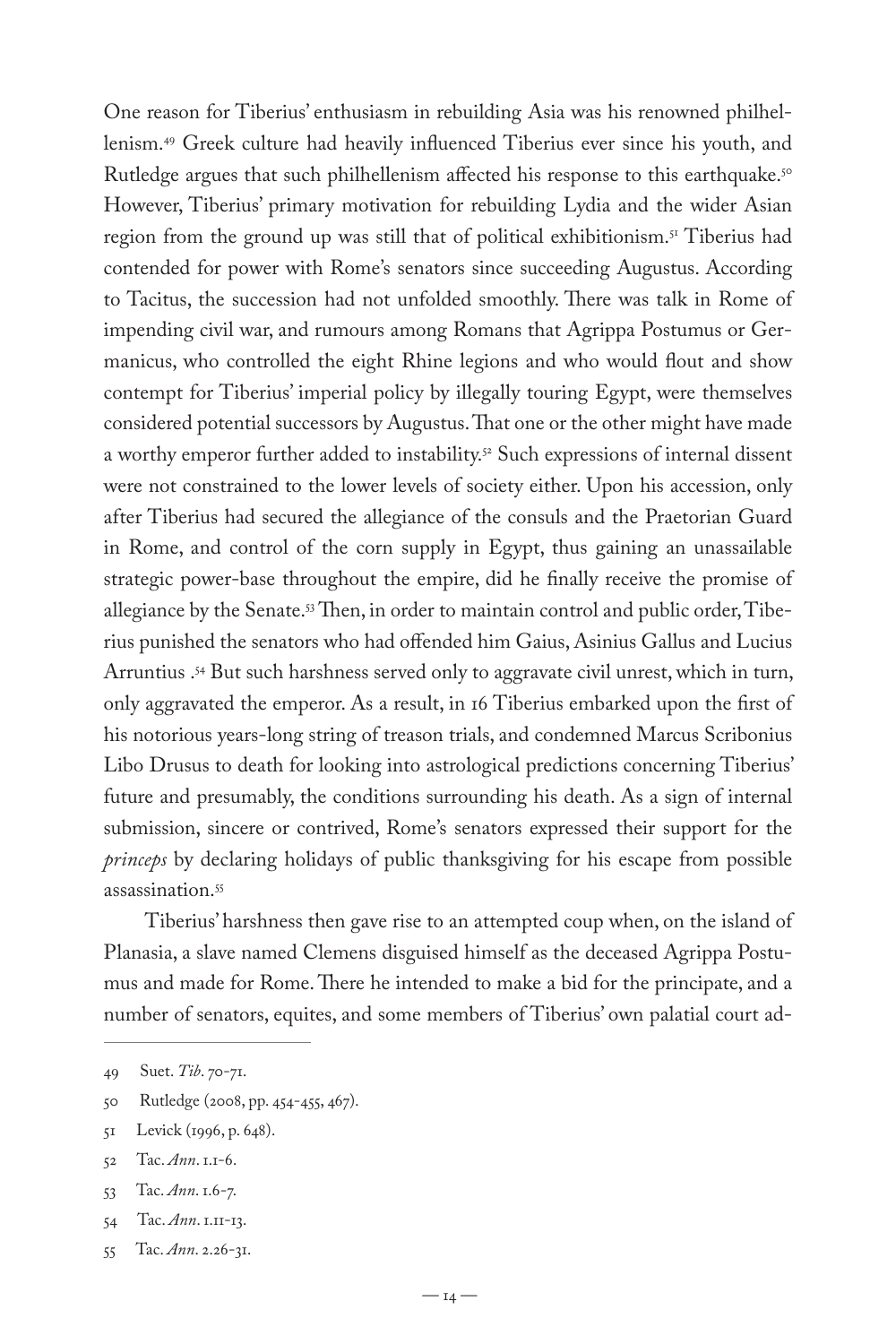vised and funded him in order to rid themselves of Tiberius. However, upon learning of these plots, Tiberius had his guards capture Clemens and bring him secretly to the palace, whereupon the *princeps* had him executed.56

Eventually discerning that such an aggressive policy was not serving his own interests well, Tiberius embarked upon a different course. In order to regain popularity in Rome, in early 17 Tiberius decreed a triumph for Germanicus through the city. Although Germanicus' war against the Germans had not yet been brought to a completion, Tiberius decreed it terminated,<sup>57</sup> believing that more could be achieved in Germany through diplomacy rather than war.<sup>58</sup> But, once the triumph was over and public concord restored, Tiberius immediately commissioned Germanicus and Cnaeus Calpurnius Piso to the eastern provinces.<sup>59</sup>

Debate still rages as to Tiberius' motives for deploying Germanicus and Piso to the East together. Tacitus stated that Piso was commissioned by the emperor to be Germanicus' adviser in order to undermine the prince at every turn. In contrast, some modern historians argue that the purpose of Germanicus' commission to the East was to monitor Piso, who had opposed Tiberius openly on several occasions and had been given Syria as a province to secure the support of the Senate.<sup>60</sup> No doubt, such considerations had a part to play in the final decision, but clearly, Tiberius' prime intention was to remove these two powerful figures from Rome.<sup>61</sup> By removing Piso, who had shown open dissent, and Rome's darling Germanicus – grandson of the *triumvir* Marc Antony, the political rival of Tiberius' own imperial predecessor – with the lure of a glorious commission in the eastern provinces, Tiberius made an emphatic statement to Rome's senators that he would not be trifled with any longer. Loyalty would secure them glorious provincial commissions, but disloyalty would result some of their most famous members, such as Piso, enduring the public disgrace and humiliation of taking orders from such a young and inexperienced imperial commander as Germanicus, whose *imperium* depended entirely upon Tiberius.<sup>62</sup>

At that point Tiberius announced he would rebuild the twelve cities of Asia. Seen in its historical and political contexts, therefore, the timing of this announce-

<sup>56</sup> Tac. *Ann*. 2.38-40.

<sup>57</sup> Tac. *Ann*. 2.40.

<sup>58</sup> Tac. *Ann*. 2.24-26.

<sup>59</sup> Tac. *Ann*. 2.42-44.

<sup>60</sup> Beesley (1924, pp. 125-126); Rapke (1982, pp. 62-64); Drogula (2015, pp. 123-124, 130, 141, 146, 150).

<sup>61</sup> Tac. *Ann*. 2.42-44.

<sup>62</sup> See Drogula (2015, pp. 123-124, 130, 141, 146, 150).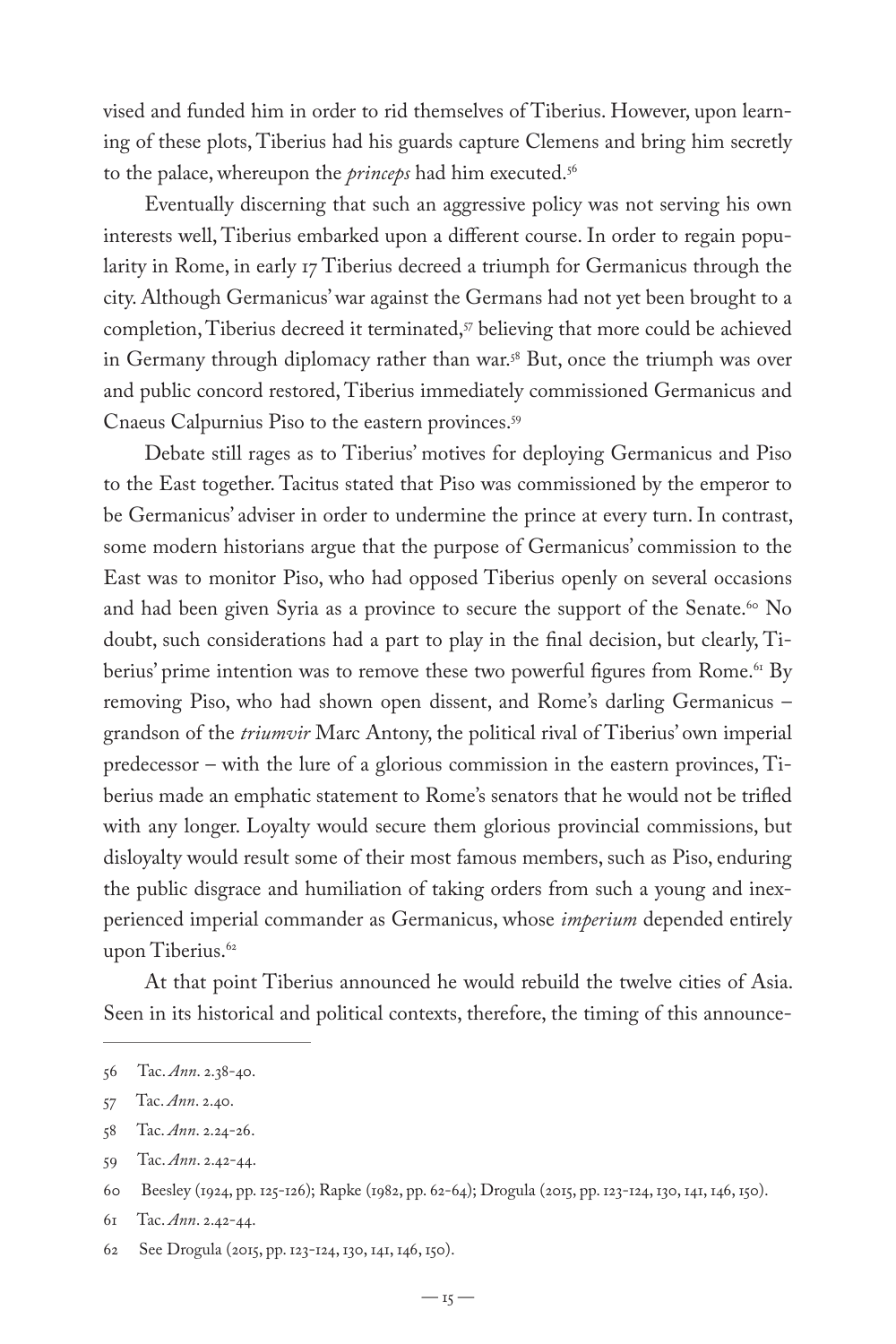ment made this rebuilding endeavour an external response by the emperor not only to the destructiveness of the earthquake in Asia, but a fresh public display of his own power through magnanimous imperial benevolence. These actions were clearly intended to remind senators that Tiberius alone had the power to intervene in any part of the empire, even the senatorial province of Asia itself, if so ever, and whenever, he might wish.<sup>63</sup> Thus, as Levick notes, Tiberius needed desperately to cement his "reputation" and "serviceability to the state" in the eyes of his provincial subjects after Augustus' death, and thereby reinforce his claim "to merit as the highest authority in the whole Roman world." By responding to the 17 earthquake as he did on such a grand scale, Tiberius effectively achieved that end.<sup>64</sup> Up until this point, Tiberius' own legitimacy as rightful emperor rested largely upon Augustus' own dynastic accomplishments, military achievements, and fame. Tiberius would not have touched the Rome that Augustus rebuilt and had effectively re-founded, but he would nevertheless have attempted to equal or even surpass Augustus in other ways and by other means. He would have rebuilt and effectively re-founded not just one city in Italy, but many cities of Asia on a massive scale similar to Augustus' architectural achievements in Rome itself.<sup>65</sup>

Tiberius' dutifulness to Asia garnered the *princeps* much popular approval throughout the empire. Two inscriptions that once adorned honorary monuments dedicated to Tiberius – the one from Puteoli, dated to 30, and another from Mostene, one of the cities effected by this earthquake itself, dated to 31/2. Indeed, these two inscriptions also reveal a deep level of collaboration between some fourteen cities of Asia of the *koinon*, including Ephesus, in their collective efforts to coordinate public honours for the *princeps*. 66

The inscription from Mostene in Asia also honour Tiberius as "founder of the twelve cities simultaneously." Notably, Mostene was not actually one of the twelve *koinon* cities, demonstrating the deep connections between all of the cities mentioned in the inscription and the *koinon* cities together, simply in order to make this particular honour on this particular inscription at all possible.<sup>67</sup>

Three other inscriptions, virtually identical to the above examples, have also been discovered in two other cities effected by the 17 earthquake: one in Latin has

<sup>63</sup> Tac. *Ann*. 2.41-47.

<sup>64</sup> Levick (1976, pp. 87, 89).

<sup>65</sup> Tac. *Ann*. 1.77; 4.37; Woodman and Martin (1996, section *Ann.* 3.56.3); Levick, (1976, pp. 82-83).

<sup>66</sup> *ILS* I.156 = *CIL* 10.1624.

<sup>67</sup> *ILS* II².8785.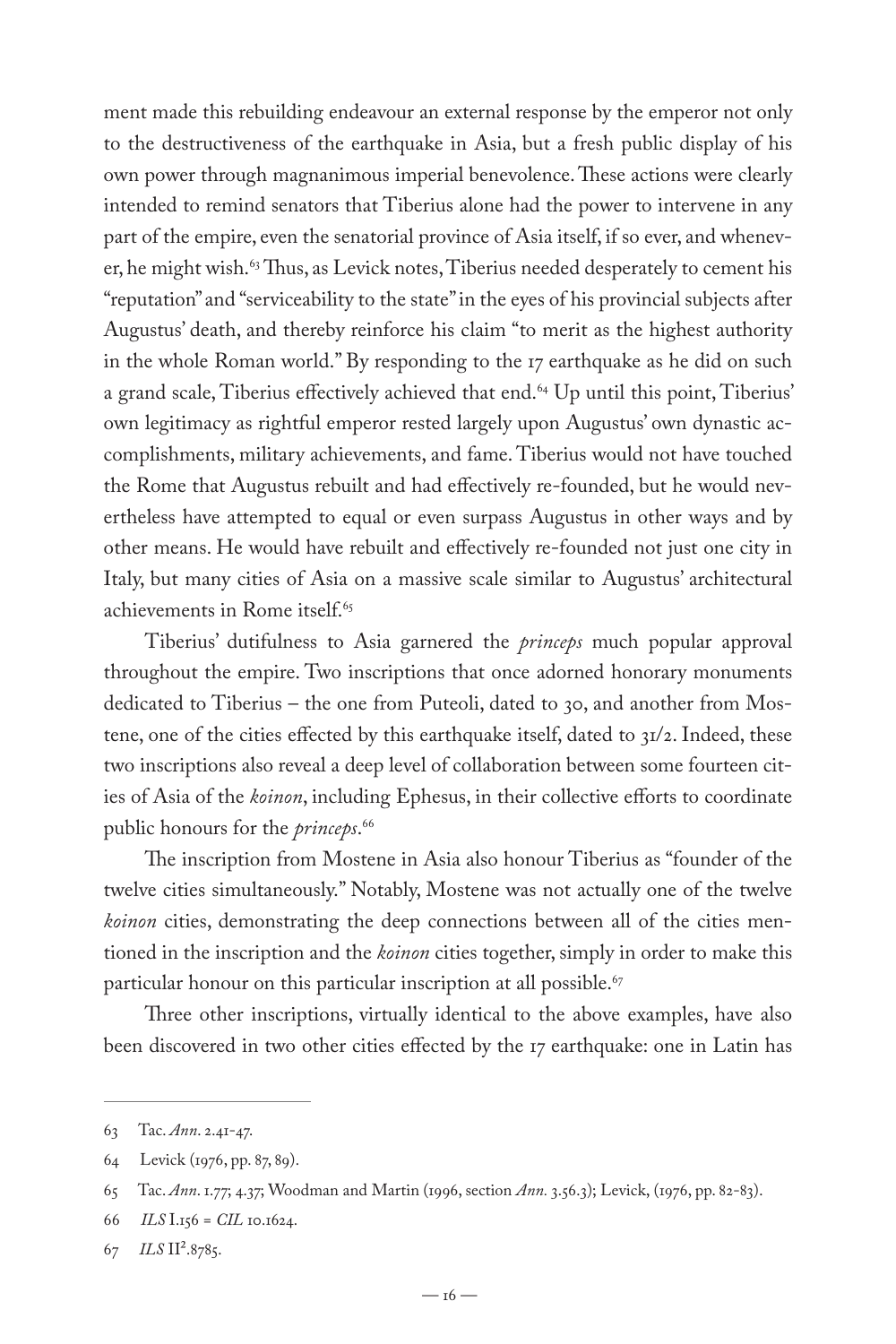been found in Aegae,<sup>68</sup> and another two Greek inscriptions have been found in Cibyra.69 Sardis, Mostene, Hycania, and probably also Cyme, assumed the title 'Caesarea,' while Philadelphia adopted the new name, 'Neocaesarea.'<sup>70</sup> An inscription from the village of Choriani, near Hierocaesarea, commemorated the dedication of an altar to Rome and Augustus, of whose cult Tiberius was chief priest. It was set up there around the same time that the above inscriptions were dedicated.<sup>71</sup> At this time as well, at Gök Kaya, near Sardis, another inscription shows that a sacred society called the Caesariastae was also formed in honour of Augustus, with Tiberius as its supreme earthly leader.<sup>72</sup>

#### CONCLUSION

For Tacitus, writing in 115, the 17 earthquake portended the gradual decline in the Julio-Claudian dynasty – a decline that would slowly contribute to the civil wars of 69. These wars, in turn, caused Rome's fortunes to plummet to their lowest ebb, only to be rescued, in time, by the Flavians and Nerva, and then restored to new heights by Trajan in 116, to whose greatness the *Annals* were dedicated. However, in 17 Tiberius simply made the best out of one of the most destructive earthquakes to ever hit Asia through his political strategy and intervention. The detailed memory of the event faded for several reasons. Firstly, there were no Tacitean historians at hand to record them, and even Velleius recorded very few details. Secondly, Asia was rebuilt on such a complete and grand scale that official memory began again there from the time of the province's re-foundation under Tiberius, its new 'founder.' Tacitus' brevity regarding the rebuilding of this important province served to not undermine Trajan's less grand rebuilding of Antioch in 115. But he sacrificed a discussion of the possible ramifications that Tiberius' grand intervention in a senatorial province had in Germanicus' downfall a few years later after his own intervention in Tiberius' imperial province of Egypt.

<sup>68</sup> *CIL* 3.7096.

<sup>69</sup> *IGR* 4.914, 915.

<sup>70</sup> Magie (1950, p. 500); Murray (2005, p. 153).

<sup>71</sup> *IGRP* 4.1304 = *KP* 1.113; Tac. *Ann*. 2.47; 3.62; Broughton (1934, p. 216).

<sup>72</sup> *IGRP* 4.1348 = *KP* 1.13, nos. 22-24; Tac. *Ann*. 1.73; Broughton (1934, p. 216).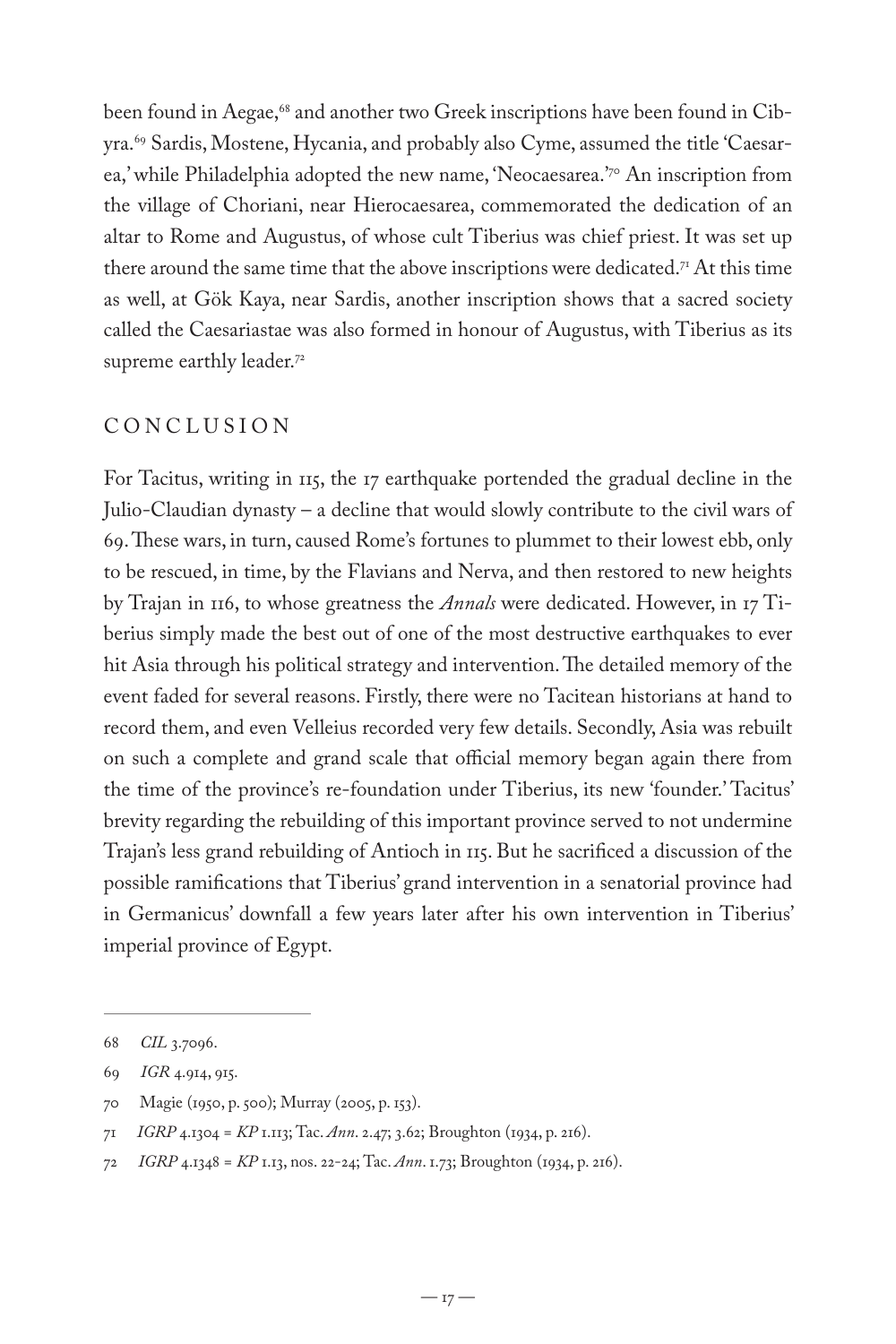# Works Cited

Ash, R. "An Exemplary Conflict: Tacitus' Parthian Battle Narrative (*Annals* 6.34- 35)," *Phoenix* 53 (1999): 114-135.

Beesley, E.S. *Catiline, Clodius, and Tiberius*. London: Chapman and Hall, 1924.

Benario, H.W. "The Annals," pp. 101-122; in Pagán, V.E., ed. *A Companion to Tacitus*. Oxford: Wiley-Blackwell, 2012.

Bennett, J. *Trajan: Optimus Princeps*. London: Routledge, 1997.

- Birley, A.R. *Hadrian: The Restless Emperor*. London: Routledge, 1997.
- Bosworth, A.B. "Arrian and the Alani," *Harvard Studies in Classical Philology* 81  $(1977): 217 - 255.$
- Bowersock, G.W. "Tacitus and the Province of Asia," pp. 3-10; in Luce, T.J., A.J. Woodman, eds. *Tacitus and the Tacitean Tradition*. Princeton: Princeton University Press, 1993.
- Broughton, T.R.S. "Roman Landholding in Asia Minor," *Transactions and Proceedings of the American Philological Association* 65 (1934): 207-239.
- Butterworth, A., and Ray Laurence. *Pompeii: The Living City*. London: Weidenfeld and Nicholson, 2005.
- Cooley, A.E., M.G.L. Cooley. *Pompeii: A Sourcebook*. London: Routledge, 2004.
- Drogula, F.K. "Who Was Watching Whom? A Reassessment of the Conflict Between Germanicus and Piso," *The American Journal of Philology* 136.1 (2015): 121-153.
- Gawlikowski, M. 'Palmyra as a Trading Centre,' *Iraq* 56 (1994): 27-33.
- Gowing, A.M. "From the Annalists to the Annales: Latin Historiography Before Tacitus," pp. 17-30; in Woodman, A.J., ed. *The Cambridge Companion to Tacitus*. Cambridge: Cambridge University Press, 2009.

\_\_\_\_\_\_\_\_\_\_\_. *Tacitus*. Bristol Classical Press, 2006.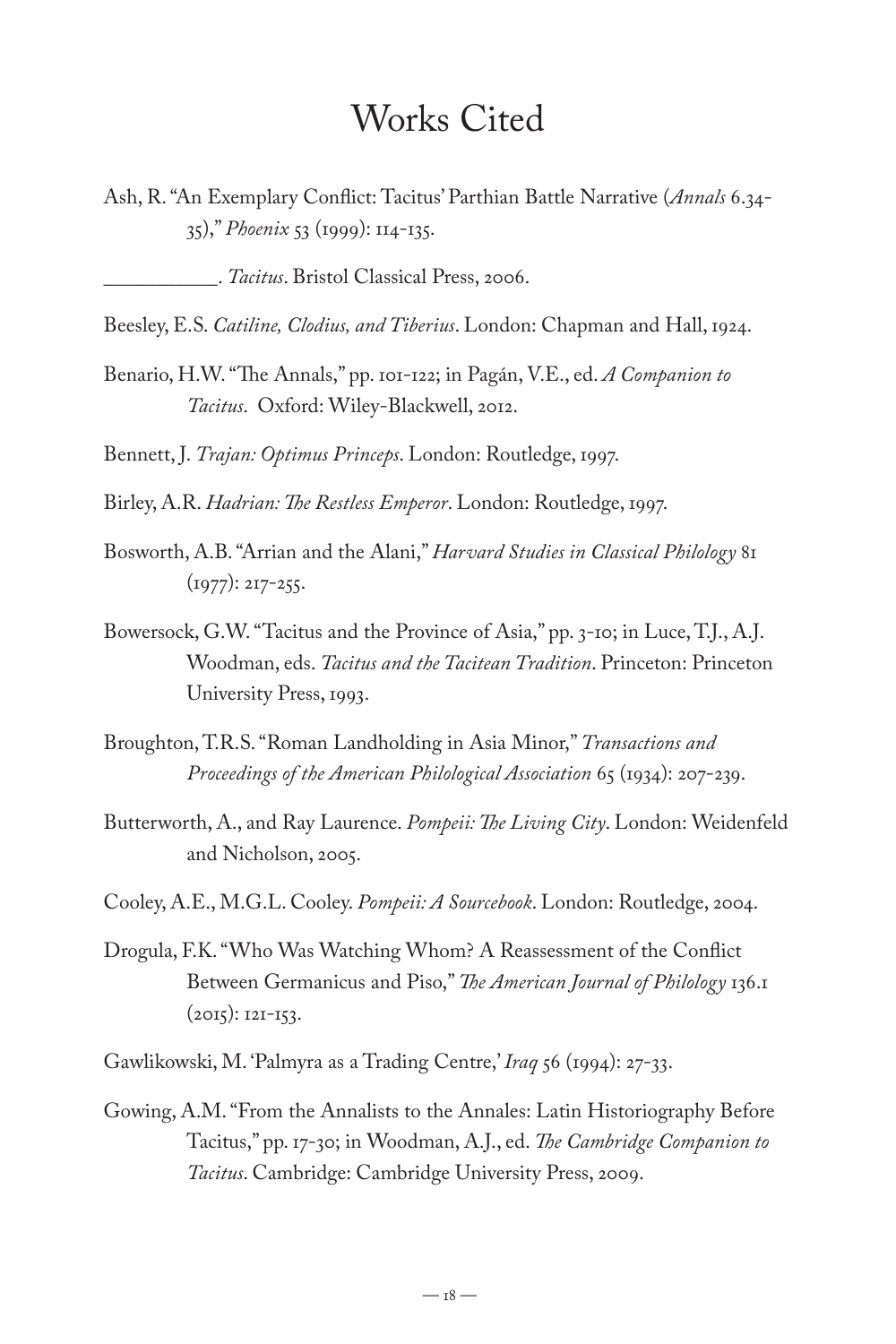Hanfmann, G. *From Croesus to Constantine*. Michigan: University of Michigan Press, 1975.

\_\_\_\_\_\_\_\_\_\_\_. *Sardes from Prehistoric to Roman Times*. Cambridge MA: Harvard University Press, 1983.

- Herrmann, P. "Sardes zur Zeit der iulisch-claudischen Kaiser," pp. 21-36; in Schwertheim, E., ed. *Forschungen in Lydien, Asia Minor Studien* 17. *Habelt* (1995): 21-36.
- Hopkins, C. *The Discovery of Dura-Europos*. London: Yale University Press, 1979.

Laurence, R. *Roman Pompeii: Space and Society*. London: Routledge, 1994.

Levick, B. *Tiberius the Politician*. London: Croom Helm Ltd., 1976.

\_\_\_\_\_\_\_\_\_\_\_. "Greece (Including Crete and Cyprus) and Asia Minor from 43 B.C. to A.D. 69," *CAH* X² (1996): 641-675.

- Ling, R. *Pompeii: History, Life and Afterlife*. Stroud: Tempus, 2005.
- Magie, D. *Roman Rule in Asia Minor: To the End of the Third Century After Christ*. Princeton University Press, 1950.
- Martin, R. *Tacitus*. London: Batsford, 1981.
- Martin, R.H., A.J. Woodman. *Tacitus: Annals Book IV*. Cambridge: Cambridge University Press, 1989.

Mattingly, H. "The Restored Coins of Trajan," *NC* 61 (1926): 232-278.

- Meier, M. 'Roman Emperors and "Natural Disasters" in the First Century A.D.,' pp. 15-30; in Janku, A., G. Shenk, F. Mauelshagenitors, eds. *Historical Disasters In Context: Science, Religion, and Politics*. New York: Routledge, 2012.
- Mellor, R. *Tacitus' Annals*. Oxford: Oxford University Press, 2011.
- Mendell, C.W. *Tacitus: The Man and His Work*. London: Oxford University Press, 1957.
- Millar, F. *The Roman Near East: 31BC-AD337*. London: Harvard University Press, 1993.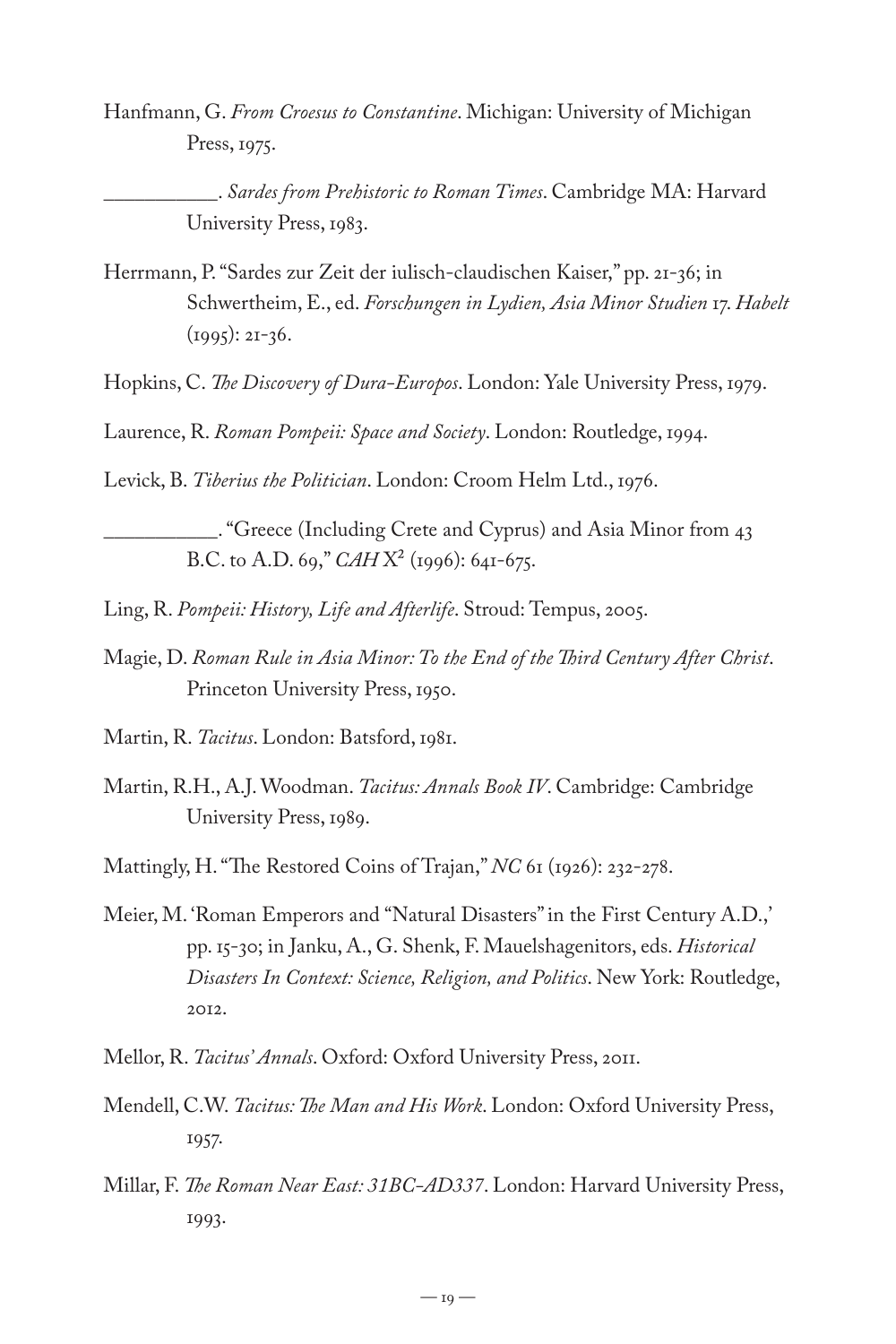- Murray, J.S. "The Urban Earthquake Imagery and Divine Judgement in John's *Apocalypse*," *Novum Testamentum* 47.2 (2005): 142-161.
- Oates, D. "East Against West: 1. Rome and Parthia," pp. 67-92; in Oates, D., ed. *Studies in the Ancient History of Northern Iraq*. Oxford: Oxford University Press, 1968.
- O'Gorman, E. *Irony and Misreading in the Annals of Tacitus*. Cambridge: Cambridge University Press, 2000.
- Pagán, V.E. *Tacitus*. London: I. B. Tauris, 2017.
- Rapke, T.T. "Tiberius, Piso, and Germanicus," *Acta Classica* 25 (1982): 61-69.
- Rutledge, S.H. "Tiberius' Philhellenism," *The Classical World* 101.4 (2008): 453-467.
- Sailor, D. *Writing and Empire in Tacitus*. Cambridge: Cambridge University Press, 2008.
- Syme, R. *Tacitus, Volumes 1 and 2*. Oxford: Clarendon Press, 1958.

\_\_\_\_\_\_\_\_\_\_\_. *Ten Studies in Tacitus*. Oxford: Oxford University Press, 1970.

- \_\_\_\_\_\_\_\_\_\_\_. "History or Biography: The Case of Tiberius Caesar," *Historia: Zeitschrift für Alte Geschichte* 23.4 (1974): 481-496.
- Wallace-Hadrill, A. *Suetonius: The Scholar and His Caesars.* London: Yale University Press, 1983.
	- \_\_\_\_\_\_\_\_\_\_\_. *Houses and Society in Pompeii and Herculaneum*. Princeton: Princeton University Press, 1994.